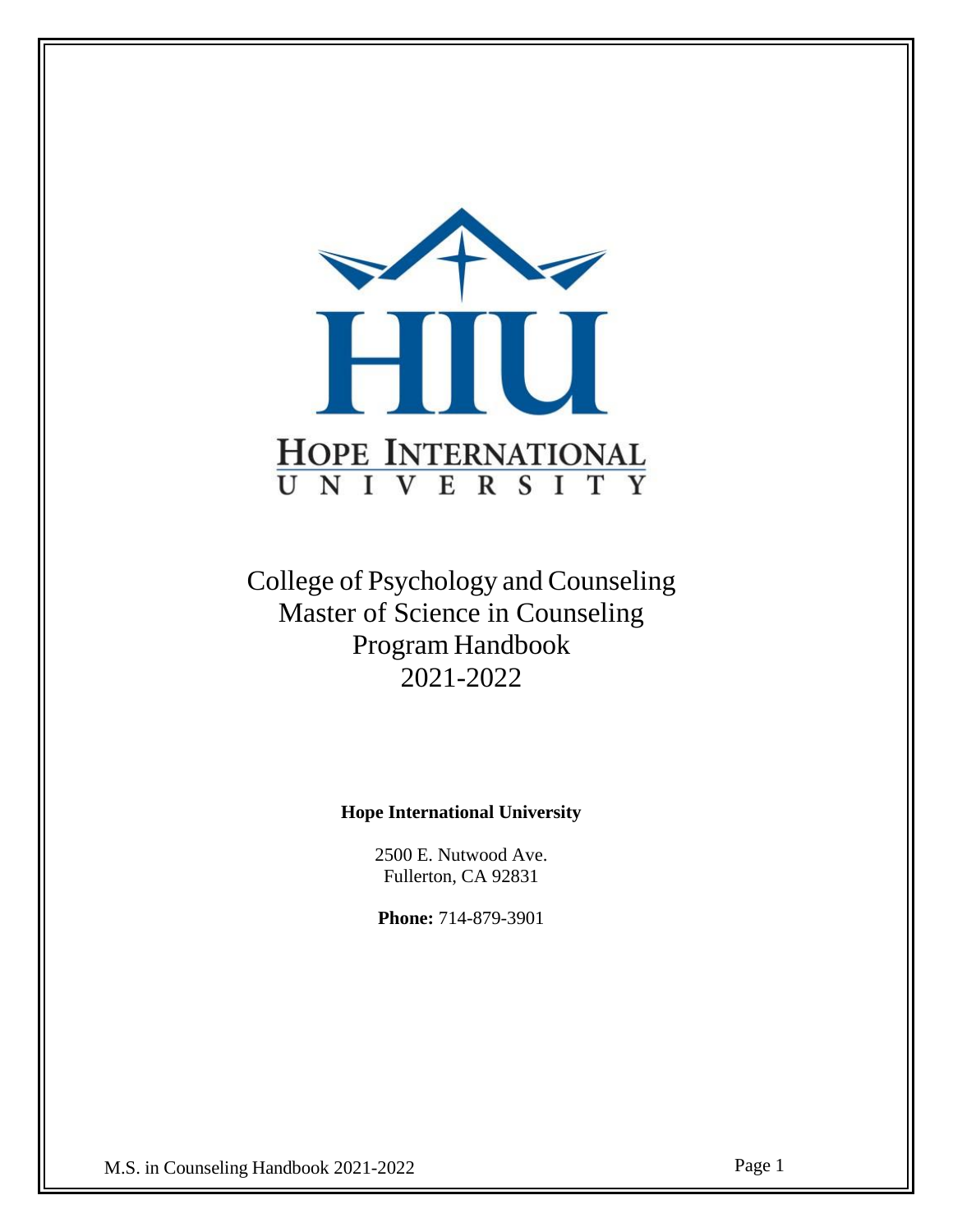## <span id="page-1-1"></span><span id="page-1-0"></span>**[Letter](#page-1-0) from the Chair**

Welcome to the Master of Science in Counseling Program! We are excited to be a part of your journey towards higher education. Graduate school can be difficult to navigate, so this handbook has been designed to help you gain a clear understanding of the processes and procedures of the Master of Science in Counseling (MSC) Program.

This handbook is your guide to the Master of Science in Counseling degree. It will take you through the academic and clinical requirements for graduation and address questions you may have about the process. In addition to this handbook, you will also be required to read and be familiar with:

- HIU Catalog (for the year that you began your program at HIU)
- HIU Graduate and Online Handbook
- California Board of Behavioral Sciences (BBS) Statutes and Regulations, and/or the statutes and regulations for the state where you intend to pursue licensure.

We want to keep in touch with you throughout your time in the program. Memos, announcements, and important information will be sent to you through your HIU email, so please check this email regularly. Your student portal is the place where you will log in to register for classes each semester, receive financial aid information, and stay up to date on your student account. The student portal is located at [my.hiu.edu.](https://my.hiu.edu/secure/Student/loginstu.aspx) This account, along with your student email account [\(firstname.lastname@hiu.edu\)](mailto:firstname.lastname@hiu.edu), should be checked several times a week, as this will be the primary means of communication throughout your time in the program.

Your journey in this program and throughout your time as a counselor is important to us. We want to support and guide you through this time.

Please contact us with questions and/or concerns.

Sincerely,

Robin L. Felix, PsyD, LMFT

Chair, Master of Science in Counseling Program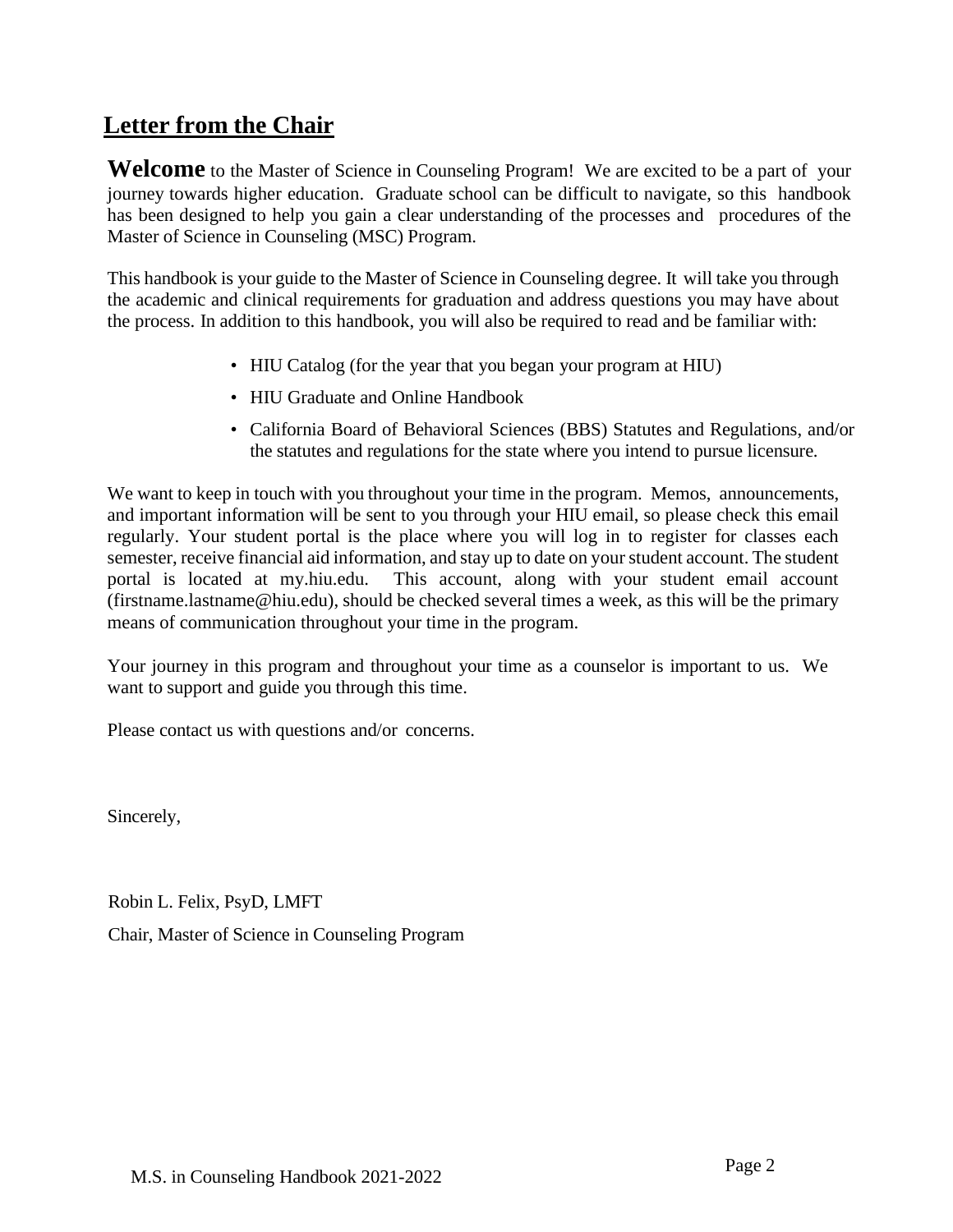# Table of Contents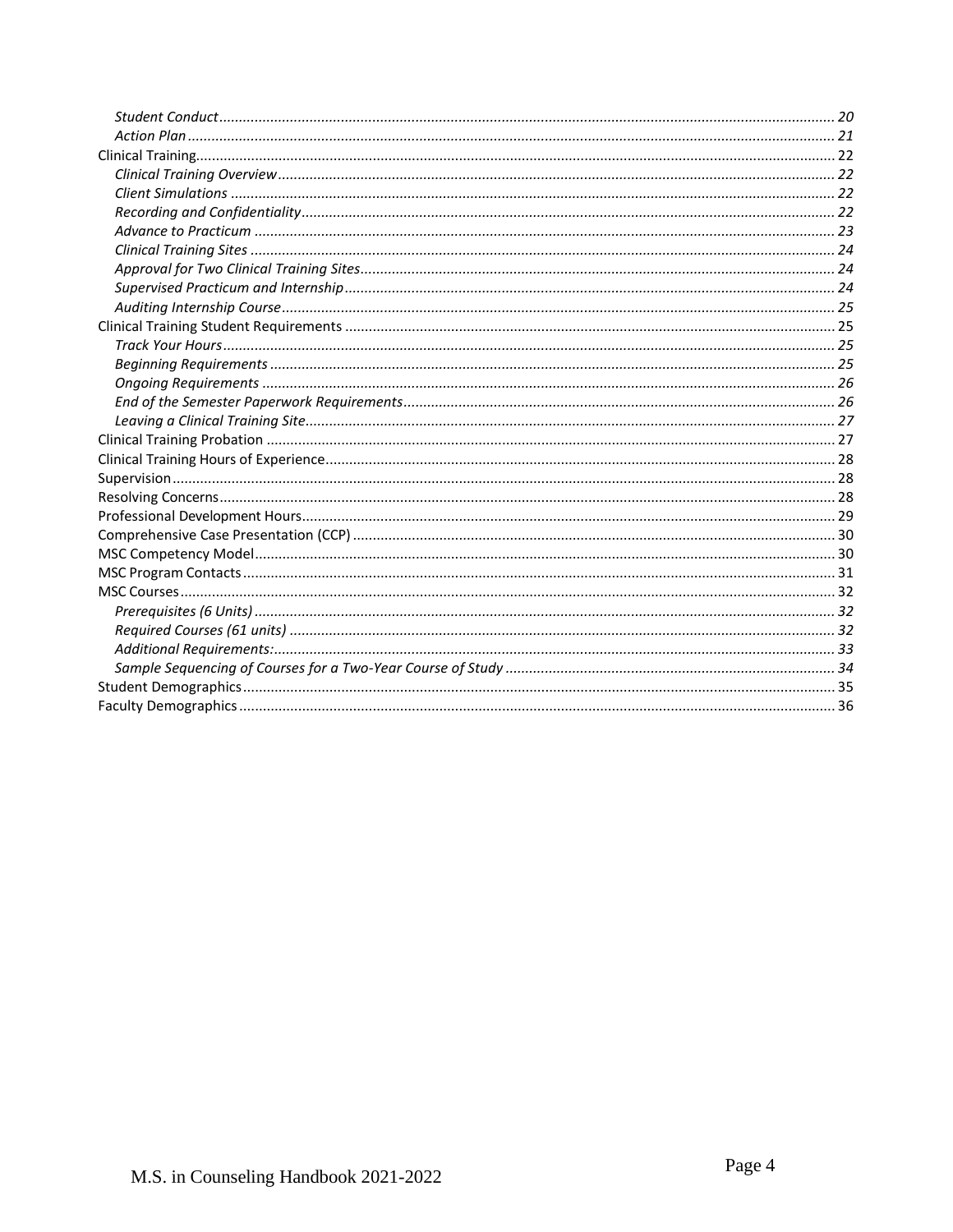## <span id="page-4-0"></span>**Introduction to the Master of Science in Counseling Program**

### <span id="page-4-1"></span>*Program Overview*

The program for the *Master of Science in Counseling with Emphasis in Marriage and Family Therapy (MSC)* is housed in the **College of Psychology and Counseling Department** and strives to promote and develop excellence through innovative and integrated curriculum which supports academic rigor, research, distinguished clinical training, faith integration, and engagement in the professional community. The program creates an environment that allows mentoring relationships between faculty, staff, and students, encouraging personal and professional growth, and insight for the purpose of equipping compassionate professionals.

The MSC Program provides academic and clinical training for a career as a professional clinical counselor. Professional clinical counselors are mental health professionals trained and licensed to independently diagnose and treat mental health and substance abuse problems. Licensed Professional Clinical Counselors (LPCCs) work in a variety of settings, including hospitals, clinical/social service agencies, churches, educational institutions, career centers and private practices.

The MSC Program is a 61-unit online program that meets the educational requirements for a career as a Licensed Professional Clinical Counselor in the state of California. Students are trained to diagnose and treat mental, behavioral, and emotional problems and disorders. Sound research skills, theoretical teaching, practical application, and clinical training are core to the curriculum. The faculty guide students through academic studies, clinical courses, self-assessment measures, and professional development which all provide a rich educational experience.

The MSC Program at Hope International University accepts students from around the world and is dedicated to training students to work with diverse populations. The MSC Program provides students with the knowledge, skill, and professionalism to respect people indiscriminate of race, religious creed, color, gender, national origin, or ancestry, physical or mental disability, medical condition, marital status, age, sexual orientation, pregnancy, childbirth or related medical conditions, or any other status protected by federal, state, local law, ordinance, or regulation. All such discrimination or harassment is unlawful and will not be tolerated. Further information is provided in the university catalog.

#### <span id="page-4-2"></span>*University Mission*

*Hope International University's mission is to empower students through Christian higher education to serve the church and impact the word for Christ.*

#### <span id="page-4-3"></span>*College of Psychology and Counseling Mission*

*The mission of the College of Psychology and Counseling exists to provide innovative and relevant programs and scholarship which integrate Christian faith and promote professional development and servant leadership in the area of psychology, counseling and human development.*

#### <span id="page-4-4"></span>*Master of Science in Counseling Program Mission*

*The Master of Science in Counseling program is designed to develop highly trained counselors, grounded in Christian principles, prepared to provide mental health and substance abuse care, empowering individuals to deal adequately with life and experience growth, change behavior, and make well-informed decisions.*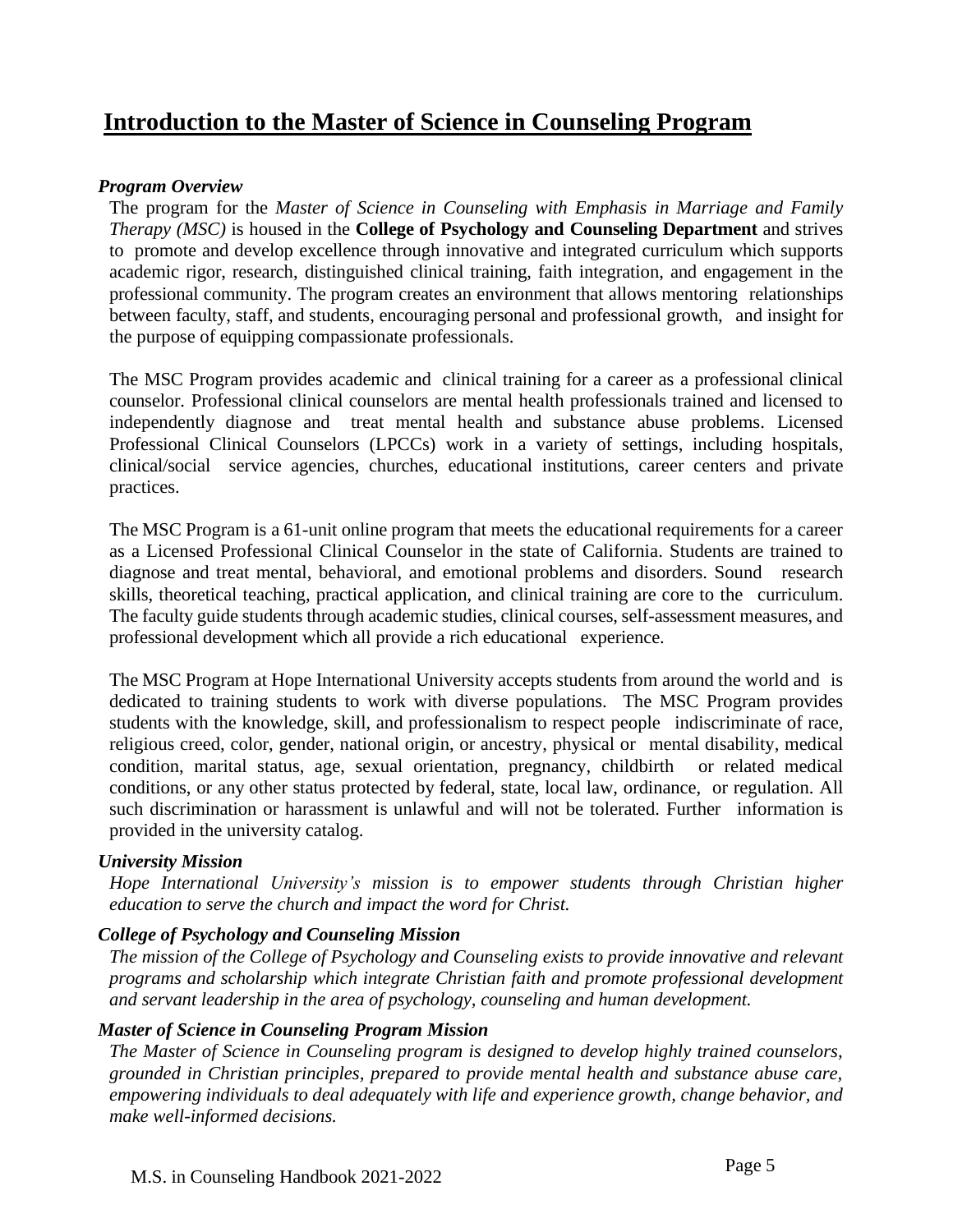#### <span id="page-5-0"></span>*Program Purpose*

*The Master of Science in Counseling with Emphasis in Marriage and Family Therapy meets the educational requirements for a career as a Licensed Professional Clinical Counselor. Students are trained to diagnose and treat mental, behavioral and emotional problems and disorders.*

### <span id="page-5-1"></span>*Program and Student Learning Outcomes*

The following are Program Outcomes (PLO) and Student Learning Outcomes (SLO) defined by the MSC program.

**PLO1**. **KNOWLEDGE** Demonstrate essential knowledge (1) related to clinical case conceptualization, diagnosis, intervention, and the use of community mental health resources, (2) knowledge of counseling principles related to individuals and family systems, and (3) to write and articulate their personal theoretical model for counseling from a systemic perspective.

> **SLO 1.1:** Students will be able to articulate a theoretical and conceptual systems framework and personal therapeutic approach for counseling.

> **SLO 1.2**: Students will demonstrate knowledge and application of key concepts related to systems thinking, recovery-oriented models, contextual factors, human development, psychological, social, biological, and spiritual factors effecting human behavior.

> **SLO# 1.3:** Students will demonstrate evidence of the integration of comprehensive knowledge of clinical concepts and processes in oral and written communication.

**SLO 1.4:** Students will demonstrate awareness of issues of diversity and practice culturally sensitive counseling.

**PLO2. PROFESSIONALISM** Demonstrate skills that reflect high standards of professionalism and commitment to ethical and professional behavior consistent with the standards of systemic counseling and Christian principles.

> **SLO 2.1:** Students will demonstrate personal qualities that are related to counseling situations such as integrity, sensitivity, flexibility, insight, compassion, and personal presence.

**SLO 2.2:** Students will demonstrate an understanding of ethical and legal standards in professional clinical counseling.

**SLO 2.3** Students will be able to apply knowledge of a Christian worldview and its impacts on the counseling relationship through community service to marginalized and underserved populations.

**PLO 3. Clinical**: Students will demonstrate clinical skills and the ability to apply effective therapeutic techniques to meet the diverse needs of individuals, children, families, couples and groups.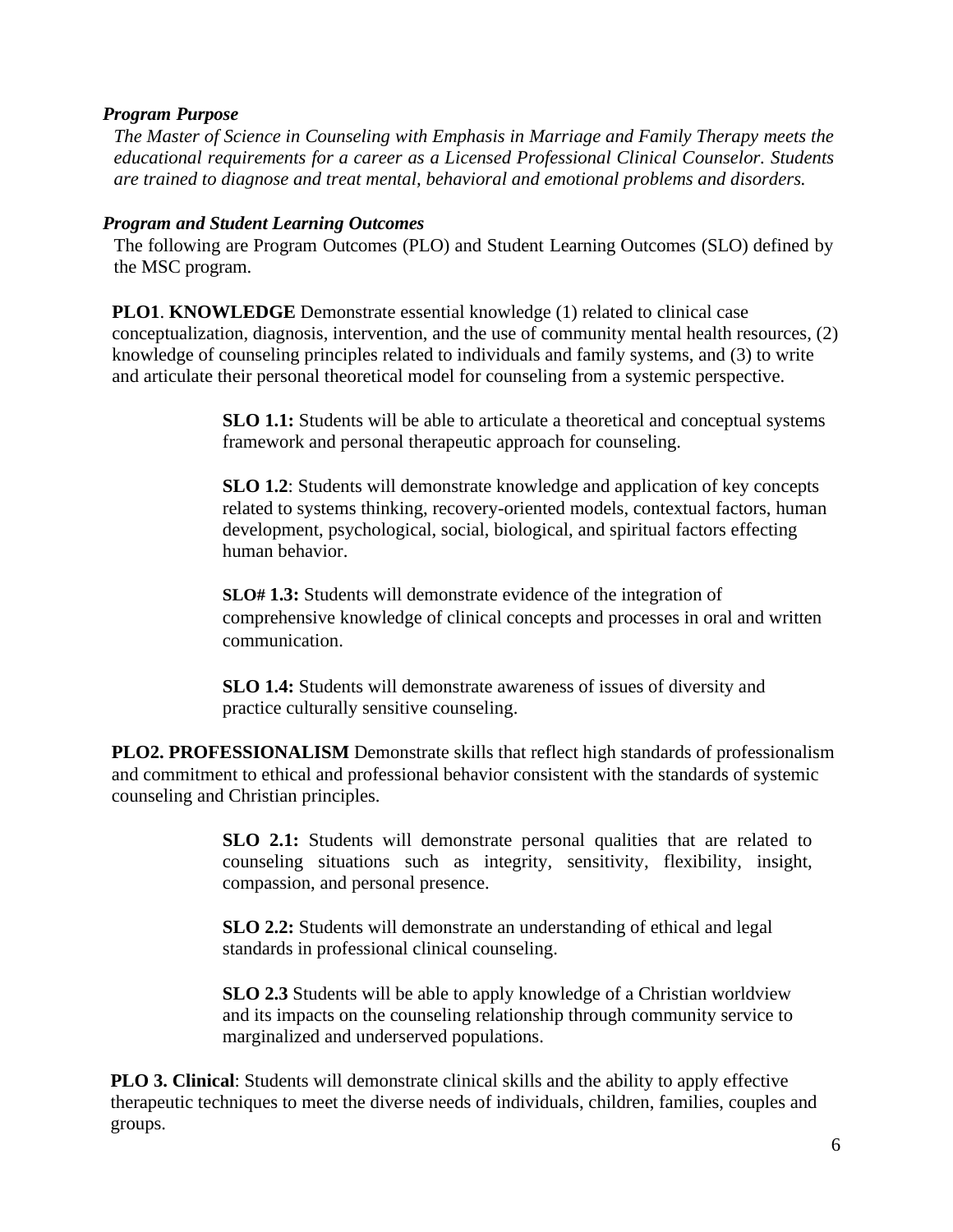**SLO 3.1**: Students will use appropriate clinical and professional family systems-oriented language in oral and written communication.

**SLO 3.2**: Students will identify and incorporate into treatment psychological, biological, social, and spiritual factors that influence counseling on an individual and systemic level.

**SLO 3.3**: Students will demonstrate a comprehensive understanding of the dynamics of human diversity issues as they relate to the family system, and their impact on the counseling process.

**SLO 3.4**: Students will be able to identify and apply Christian principles to the practice of professional clinical counseling.

**PLO4. RESEARCH** Critically evaluate and conduct clinical research related to all aspects of counseling as it relates to family systems to ensure the highest quality of therapeutic skill and of contribution to the field of counseling.

> **SLO 4.1:** Students will demonstrate knowledge of current trends and research methods in the field of clinical counseling as it relates to family systems theory and application.

> **SLO 4.2**: Students will conduct and critique relevant research in the areas of counseling and relationships, especially focusing on how this research impacts family systems.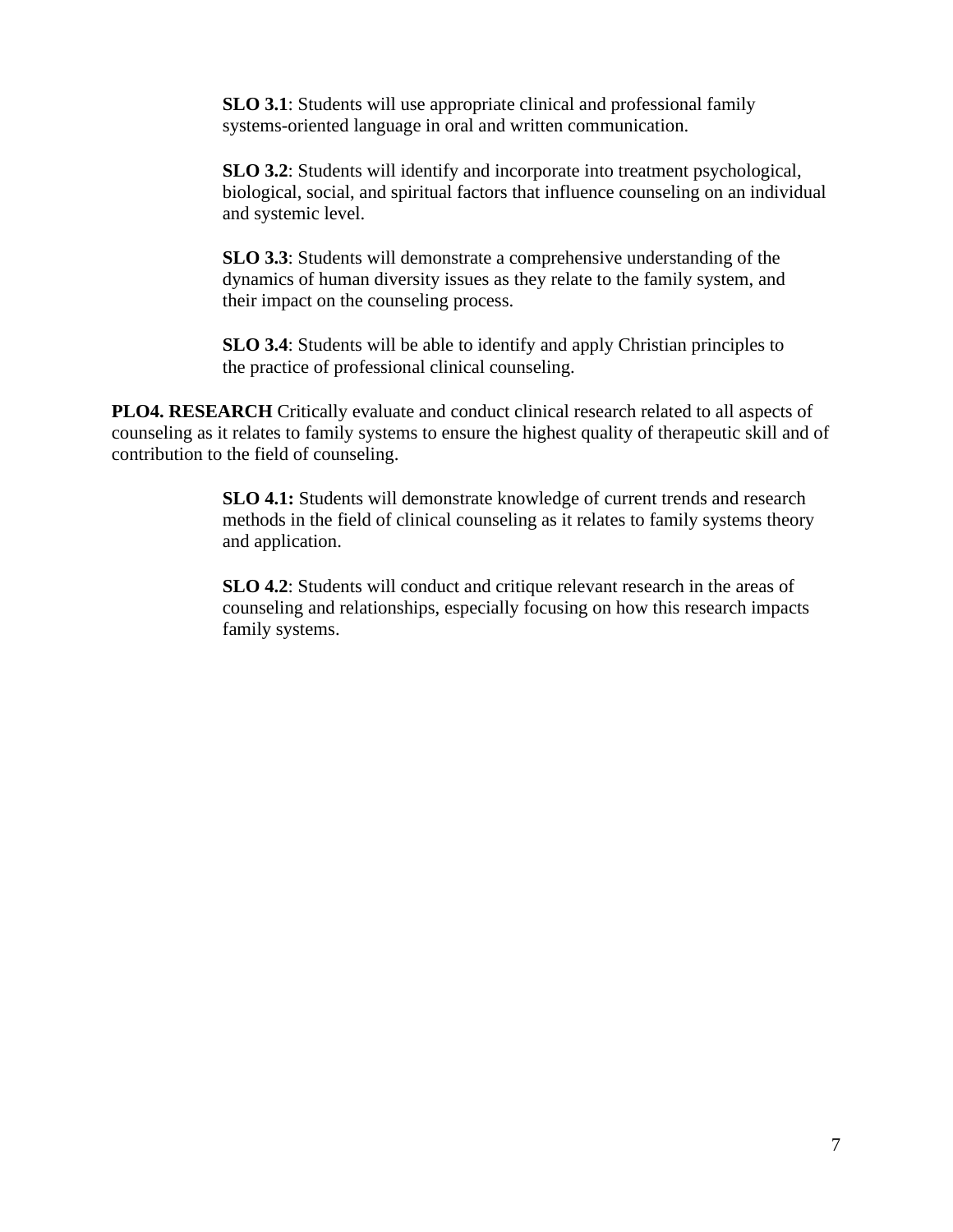# <span id="page-7-0"></span>**Student Recruitment**

The Graduate recruiters and admissions representatives recruit students in a variety of ways, including via lead generators, recruitment events, and word of mouth referrals. In regards to planned recruitment by the team, the university ensures that events are taking place in diverse locations, where recruiters encounter students of all ethnic backgrounds, socio-economic statuses, ability, and lifestyle. Recruitment events are attended at universities across Southern California in the counties of Orange, Los Angeles, San Bernardino, Riverside County, and Ventura County. Recruiters have also attended events in other cities and states periodically. Every student that expresses interest in the Counseling program receives follow-up contact from the program recruiter in the form of phone calls, text messaging, and email. There is no discrimination based on ethnicity, gender, SES status, ability/disability or language. In fact, we also welcome students from around the world who come to California on an F-1 visa to be part of the MSC program. The program has had international students from many different countries. Faculty, staff, and the MSC Academic Coach are sensitive and aware of the needs of the international student, particularly in regard to language barriers, and assist the student with resources as needed. The admissions and selection process for the program is the same for all students, regardless of socio-economic or community status. All program applicants are subject to the same admission requirements, and the university abides by all legal requirements in considering the admission of international and resident applicants.

## <span id="page-7-1"></span>**Admission Requirements**

Applicants seeking entry into the MSC Program must apply to the Graduate and Online Admissions Department for admission into the Program. Applicants must provide official transcripts for all college-level coursework. A minimum grade point average of 3.0 for undergraduate work is required. In addition, applicants must submit two letters of recommendation and a statement of purpose to the Graduate Admissions office. Full instructions for the application process are available through the Graduate Admissions office, or online at **[www.hiu.edu.](http://www.hiu.edu./)** Upon completion of all application materials, the MSC Admissions Committee obtains and reviews each prospective student's file prior to contacting the prospective student for an interview with a faculty member.

Students who have a GPA lower than 3.0 must submit a letter of explanation and viability for entrance into the MSC Program. They may meet for a one-on-one interview with the MSC Program Chair to discuss the GPA requirement before the decision for admission to the program is made. Probationary acceptance may be granted if other factors give evidence of the applicant's likely ability to successfully complete the program. The probationary status will be removed when the student has successfully completed nine semester units with a 3.0 GPA or higher.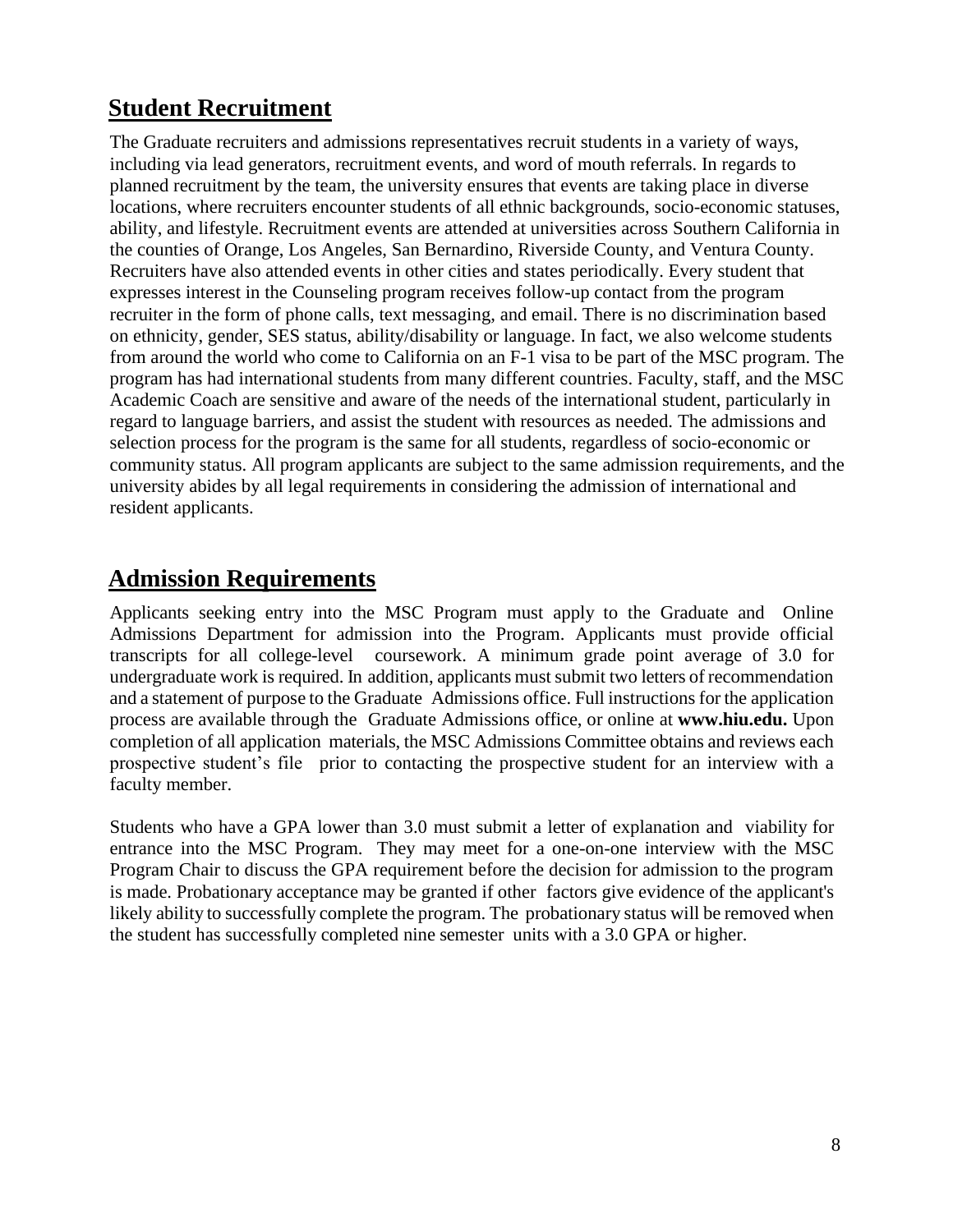# <span id="page-8-0"></span>**Equity and Inclusion Statement**

Hope International University is committed to cultivating and preserving a campus culture of diversity, inclusion, and the pursuit of justice. Our individual differences, life experiences, cultural heritage, knowledge, inventiveness, innovation, self-expression, and unique capabilities and talents which university faculty and staff invest in their work, and which students invest in their learning experience, enrich our university culture, as well as contribute to HIU's reputation and achievements as an institution of higher education.

The University embraces faculty, staff, and student differences in ethnicity, gender, age, disability, national origin, political affiliation, socio-economic status, and other characteristics that make our faculty and staff, as well as our student body, unique.

Hope International University is committed to create a work and learning environment built on Christian values of equity, fairness, and mutuality that encourages and insists on mutual regard, respectful communication and interaction, and cooperation among all faculty, staff, and students.

Faculty, staff, and students of Hope International University have a responsibility to treat others with dignity and respect at all times. All faculty and staff are expected to exhibit conduct that reflects inclusion in the workplace during work hours, at work functions on or off the work site, and at all other university participative events. Students are likewise expected to treat others with kindness and grace in learning environments on and off campus and at other university functions and events in which they take part.

Any faculty or staff member, or any student found to have exhibited any inappropriate conduct or behavior directed at others will be subject to disciplinary action.

Faculty, staff members or students who believe they have been subjected to any kind of discrimination that conflicts with the University's equity and inclusion policies should seek assistance from a supervisor, university administrator, or the director of Human Resources. (*See also "Grievance Procedure" in the HIU Catalog in the University Academic Information section.*)

# <span id="page-8-1"></span>**Policy on Harassment & Non-discrimination**

Hope International University is committed to providing a work environment free of unlawful discrimination and harassment. University policy prohibits harassment and discrimination based on pregnancy, childbirth or related medical conditions, race, religious creed, color, gender, gender identity, national origin or ancestry, physical or mental disability, medical condition, marital status, age, sexual orientation, socioeconomic status (SES) or any other status protected by federal, state, local law, ordinance or regulation. All such discrimination or harassment is unlawful and will not be tolerated. The University's anti-discrimination and harassment policy applies to all persons involved in the operation of the University and prohibits unlawful harassment or discrimination by any student, employee, supervisors and managers, vendors, customers, or any other persons. Nondiscrimination also applies to recruitment, admission, codes of conduct, hiring, retention, or dismissal of students, faculty, and supervisors or other relevant educators and/or staff. Discrimination and harassment based on the perception that a person possesses the characteristics of, or belongs to, a legally protected status or class of persons is unlawful. Similarly, harassment based on a person's association with a person who has, or is perceived as having, the characteristics of, or who belongs to a legally protected status or class of persons is unlawful (HIU Catalog, 2021- 2022, p. 26-27). See HIU Catalog page 30 for complete listing of law and regulations HIU operates in compliance.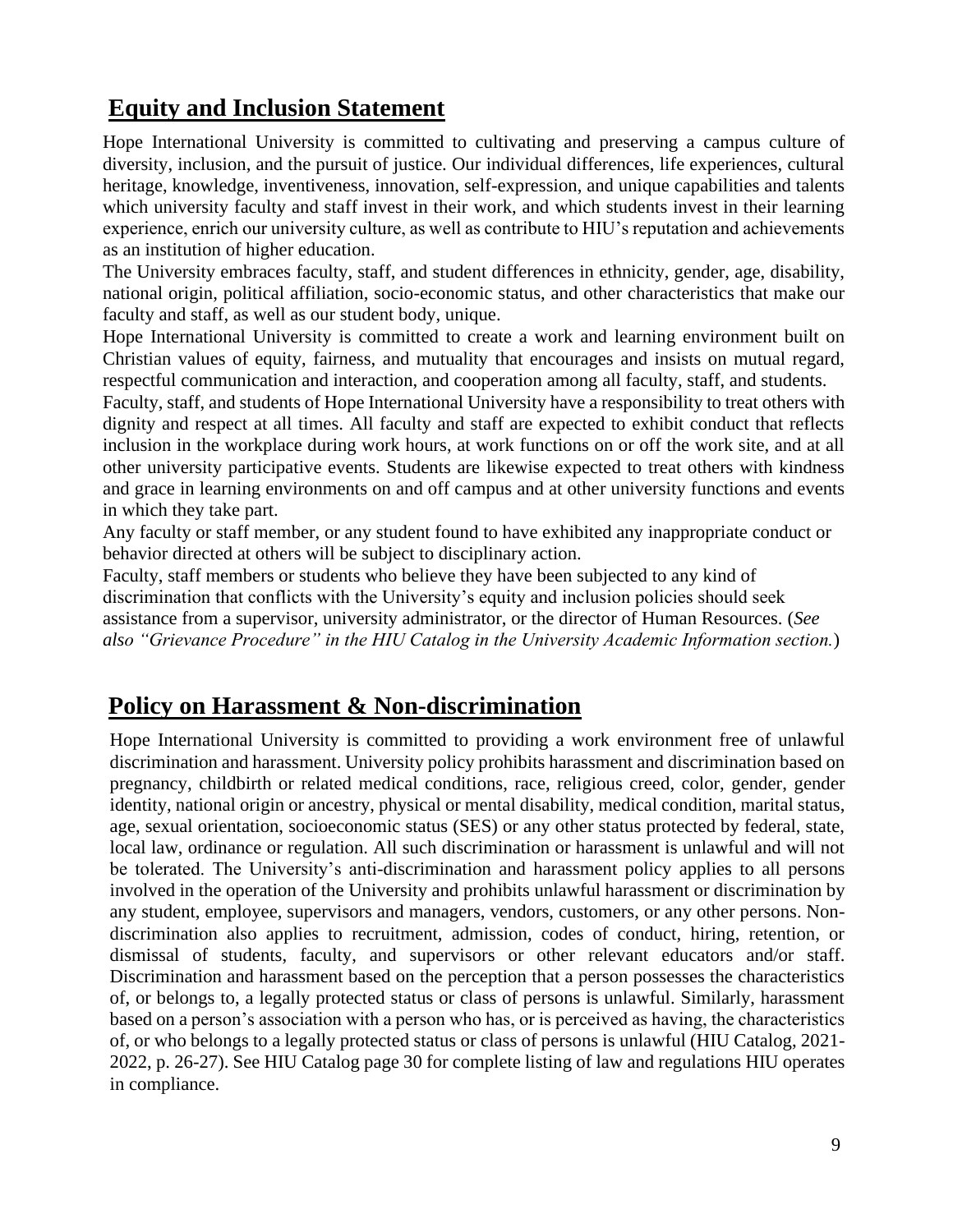# <span id="page-9-0"></span>**Religious Organization Exemption Disclosure**

Hope International University is an educational institution that serves a religious organization, the Churches of Christ and Christian Churches, that takes seriously antidiscrimination provisions under federal and state law, and is committed to providing a learning and living environment that promotes student safety, transparency, personal integrity, civility and mutual respect. Hope International University is also exempted by the state from California Education Code 66270, to the extent the application of California Education Code 66270 is not consistent with the institution's religious tenets.

The exemption may apply to, but is not limited to, requirements as expressed in university policies including the Student Code of Conduct, housing policies, mission statement, and University Catalog. We retain all rights afforded to us under the federal law and the laws of the State of California.

Hope International University has not applied for the regulatory exemption under Title IX, 34 C.F.R. section 106.12 but the Title IX statutory exemption provided by Congress, see 20 U.S.C. section 1681(a)(3), is self-executing. As an educational institution that serves a religious organization, is entitled to that statutory exemption to the extent the application of Title IX is not consistent with the institution's religious tenets.

Federal civil rights laws make it unlawful to retaliate against an individual for the purpose of interfering with any right or privilege secured by these laws. It is unlawful for the University to retaliate against an individual for bringing a concern about a possible civil rights problem to the University's attention. It is also unlawful to retaliate against an individual because he or she made a complaint, testified, or participated in any manner in an Office of Civil Rights investigation or proceeding. Thus, once a student, parent, teacher, coach or other individual complains formally or informally to the University about a potential civil rights violation or participates in an Office of Civil Rights investigation or proceeding, the recipient is prohibited from retaliation (including intimidating, threatening, coercing, or in any way discriminating against the individual) because of the individual's complaint or participation.

Prohibited unlawful harassment or discrimination includes, but is not limited to, the following behavior:

• Treating a person differently, on any of the basis listed in the paragraph above, with respect to using, accessing or benefitting from the University's educational program. Example: The University may not subject students or employees to different standards of conduct in connection with a disciplinary matter on any of the basis listed above.

• Verbal conduct such as epithets, derogatory jokes or comments, slurs on any of the basis listed above, unwanted sexual advances, graphic verbal commentaries about an individual's body, sexually or otherwise degrading words used to describe an individual on any of the basis listed above, suggestive or obscene letters, notes, or invitations or comments.

• Visual displays such as derogatory posters, photography, cartoons, drawings or gestures on any of the basis listed above.

• In the case of sexual harassment claims, physical conduct including assault, unwanted touching, intentionally blocking normal movement or interfering with work because of gender, race or any other protected basis.

• In the case of sexual harassment claims, threats and demands to submit to sexual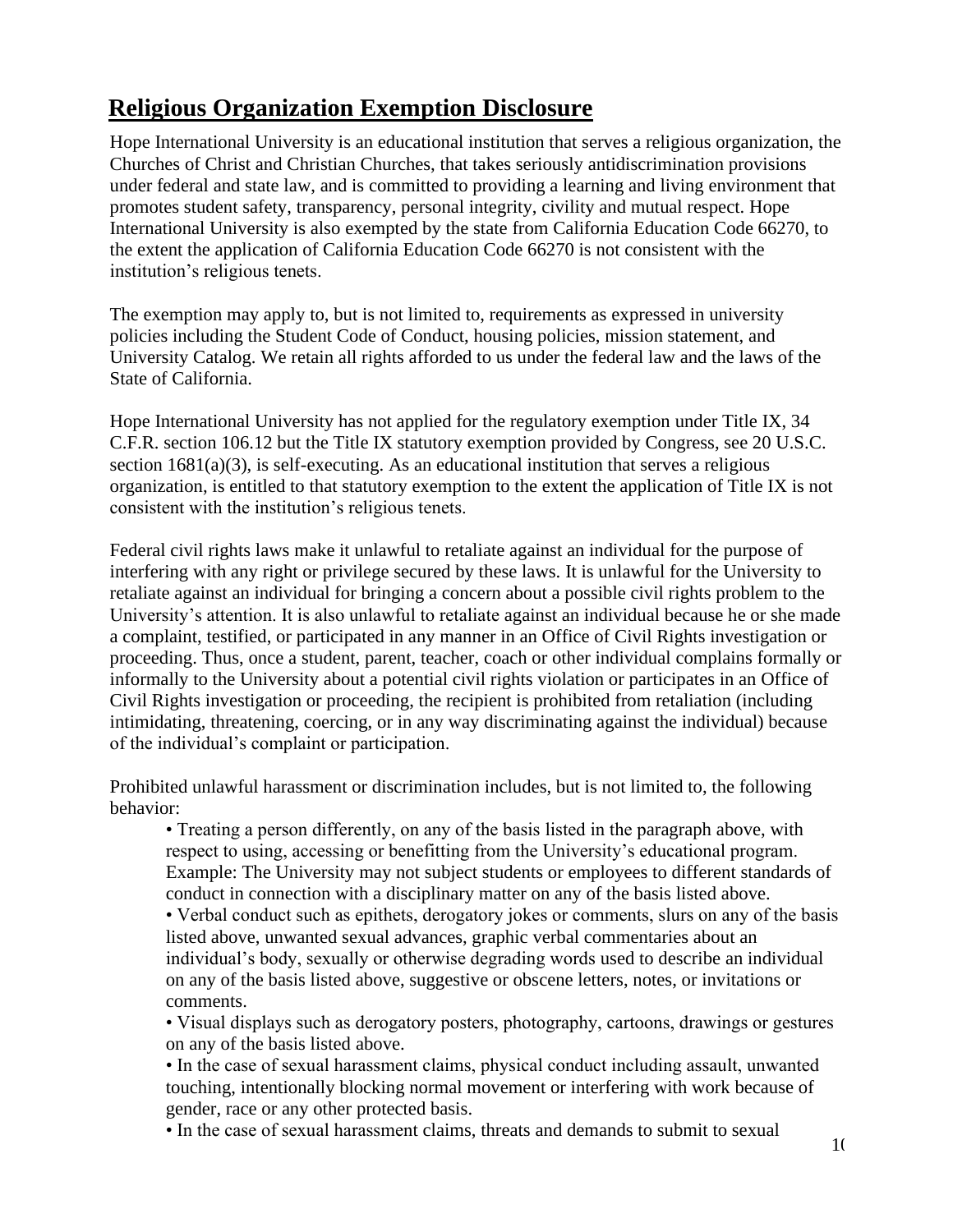requests as a condition of appointment, admission, academic evaluation or administrative consideration in return for sexual favors; submission to or rejection of such conduct is used as a basis for a personnel decision, an academic evaluation, or administrative consideration affecting an individual, and retaliation for reporting or threatening to report harassment. (HIU Catalog 2018-2019, p. 27-28)

## <span id="page-10-0"></span>**Learning Environment**

Community standards are in place for the express purpose of creating an environment conducive to learning and personal growth, both in ground-based classes and online. Such standards include a professional instructional climate and a classroom environment that promotes positive learning experiences. Students are encouraged to conduct themselves in a professional manner, whether face-to-face or online, with respect for both fellow students and faculty. The University reserves the right to act in situations where student behavior violates established policy, detracts from the ability of students or faculty to function effectively in the learning environment, or is disruptive of the teaching-learning process. Such action may include disciplinary procedures issued by the faculty or may lead to suspension from class or expulsion from the University. Only regularly enrolled students may attend classes unless advance permission is secured from both the instructor and the University administration. Out of respect for the instructor and one's classmates, students should silence cell phones during on-ground class sessions. Students may make telephone calls during class breaks. (HIU Catalog 2018-2019, p. 34)

## <span id="page-10-1"></span>**Program Format**

The MSC Program is uniquely formatted, enabling students to attend full-time or part-time. All courses are offered asynchronously online. Fall and Spring terms run for 16 weeks and are each comprised of two eight-week modules. Summer term is eight to ten weeks depending on the course. The entire program may be completed in as little as 24 months, and students may choose a two- or three-year track. Students must complete all requirements within six years from their date of first enrollment in the program.

In addition to academic course requirements, students volunteer in community-based clinical training sites for approximately one year, where they gain hands-on clinical training experience with diverse clientele. During their year of clinical training, students will be required to attend a weekly synchronous online meeting with their professor and their classmates in one semester of CSL6800 Practicum and in two subsequent semesters of CSL6850 Internship. Students are supervised by licensed mental health professionals who have met rigorous supervision standards.

# <span id="page-10-2"></span>**California Board of Behavioral Sciences (BBS)**

The Master of Science in Counseling with Emphasis in Marriage and Family Therapy meets the educational requirements of the Board of Behavioral Sciences (BBS) in California, including the requirements of the California Business and Professions Code Sections 4999.32 and 4999.33. Students seeking licensure are responsible for knowing and complying with the BBS licensing requirements. With approval of the BBS, graduates may sit for their licensing examination upon the completion of 3,000 supervised hours.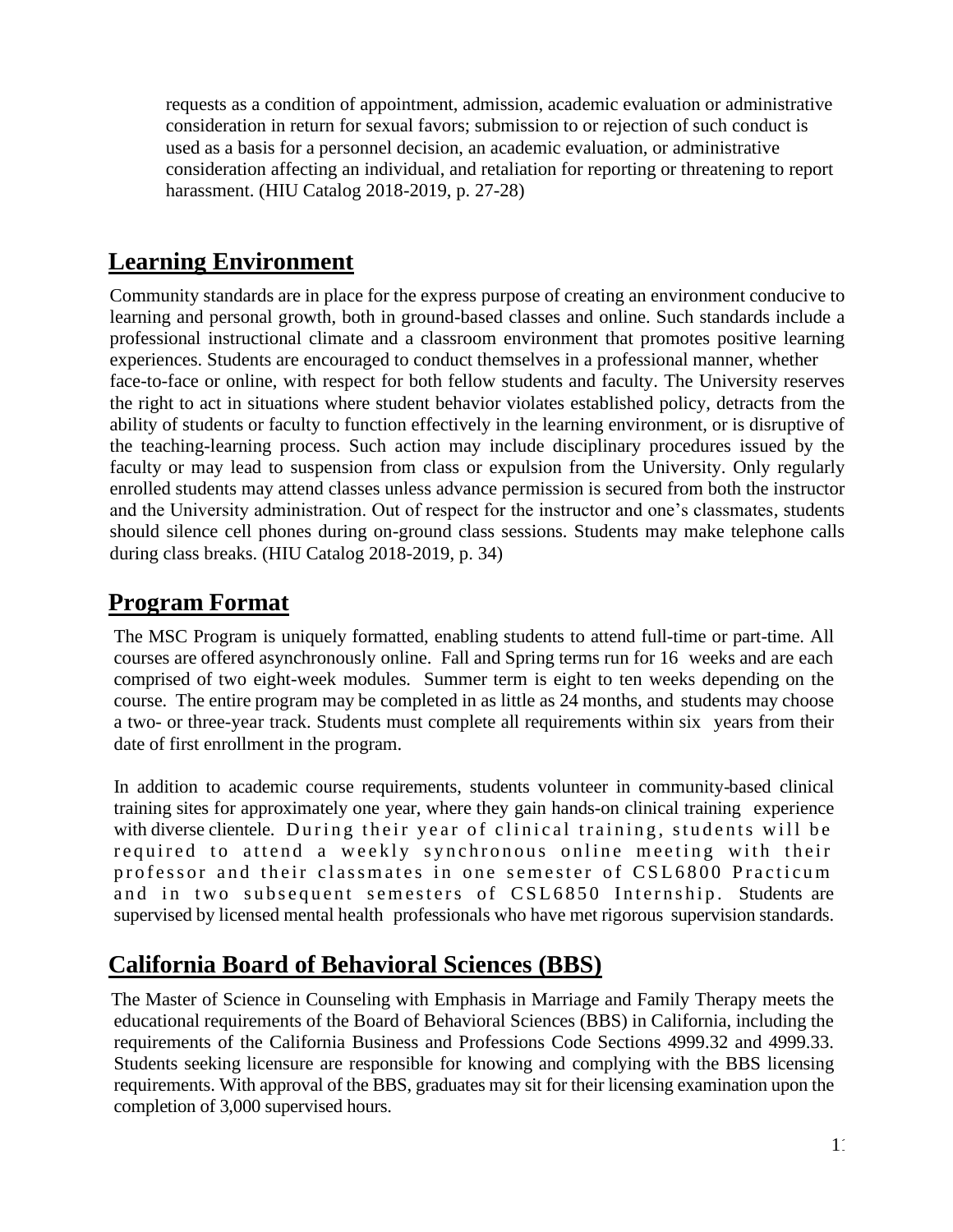For further information, students are advised to contact the BBS directly:

Board of Behavioral Sciences 1625 North Market Street, Suite S-200 Sacramento, CA 95834 (916) 574-7830 **[www.bbs.ca.gov](http://www.bbs.ca.gov/)**

*\*NOTE: Students who intend to seek licensure in a state other than California are responsible for researching and understanding the licensing requirements of that state.*

## <span id="page-11-0"></span>**Student Resources**

#### <span id="page-11-1"></span>*HIU Email*

All correspondence from the university will be sent to your HIU email account. This includes correspondence from staff, professors, Student Financial Services, Student Accounts, Academic Coach, and other important communications that require student attention. It is important to *check your HIU email account regularly*. HIU email is located at **[mail.hiu.edu](http://mail.hiu.edu/)**.

If you are having problems with your Student Portal contact your Academic Coach. If you are having problems with your student email account, contact the IT Help Desk at (714) 879-3901 ext. 2607or email them at **[ithelpdesk@hiu.edu.](mailto:ithelpdesk@hiu.edu.)**

#### <span id="page-11-2"></span>*Student Portal*

The Student Portal is the central location for all student information. There, students can register for classes, view schedules, grades, account balance, make payments online, verify that financial aid has been applied and more. The Student Portal is located at **[my.hiu.edu](http://my.hiu.edu/)** and can be found by clicking on the "Student Portal Homepage". The login information for the Student Portal is the same username and password created when the student first applied online. This information was emailed when the student first set up their application account. (Note: usernames are typically formatted as '*first.last'*.)

#### <span id="page-11-3"></span>*Canvas*

**Canvas** is the platform utilized for the delivery of online courses. Through **Canvas**, students can view their course syllabi and to complete course assignments. **Canvas** can also be used to message your professors and classmates directly, view grades, watch presentations, and participate in threaded discussions. **Canvas** is located at **[https://hiu.instructure.com](https://hiu.instructure.com/)**. The login ID is the student's ID number, found on the acceptance letter, and the first-time login password is "royals11". **Please change this password to a secure a new password the first time you log in. Canvas** also offers an app that can be downloaded to a Smartphone or tablet for convenient course access.

topics to help MSC students be successful in the program. The following items are just a few of  $\gamma$ The MSC Program has set up a **Canvas** resource course, titled *MSC Orientation and Resources.* All students have access to this resource which contains information addressing a broad range of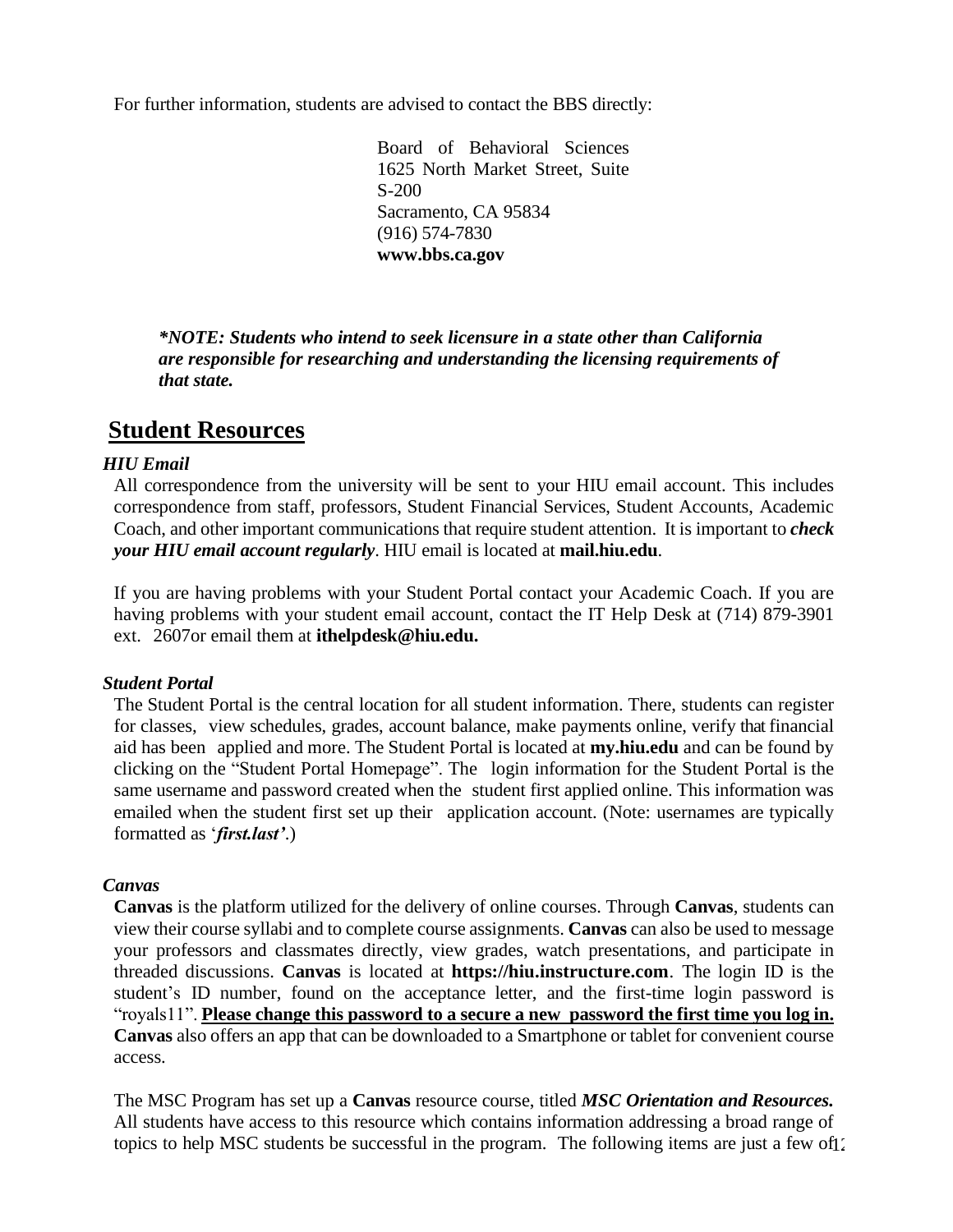the topics found in the course, and students should become familiar with them.

- 1. Clinical Training Experience
- 2. Professional Development Hours
- 3. MSC Program Handbook
- 4. Vitas and Resumes
- 5. APA Resources

## **Technical Support for Canvas**

If you have trouble accessing the online system, cannot get a lecture to play, or have difficulties accessing part of your course, please use the following resources:

- **Canvas** 24/7 HelpDesk: Click on the Help button on the **Canvas** navigation bar to report a problem or live chat. Canvas Support Phone Number: (855) 692-6720
- Department of Learning Technology at Hope: **[dlt@hiu.edu](https://exchange-01.hiu.edu/owa/redir.aspx?C=7VMjgoMMfCHUFHVDsvhmAHOJ4Dk1DBsU0UW6GshJ2-jncDw8qrzUCA..&URL=mailto%3adlt%40hiu.edu)**

## <span id="page-12-0"></span>*Bookstore*

Students are responsible for obtaining their own textbooks and classroom materials from the HIU bookstore. The HIU bookstore is in the Student Center on the Fullerton Campus or online at **[www.hiu.edu](http://www.hiu.edu/)**. If you need further assistance, call the bookstore at (714) 992-5911. The Hope International Bookstore is part of the Follett Bookstore network **ww[w.http://www.bkstr.com/pcc](http://www.bkstr.com/pcc-hopeintlstore/home)[hopeintlstore/home/e](http://www.bkstr.com/pcc-hopeintlstore/home)follett.com**.

What does this mean to you?

You can shop the Hope International Bookstore through: **ww[w.http://www.bkstr.com/pcc-h](http://www.bkstr.com/pcc-hopeintlstore/home)opeintlstore/home/efollett.com**, where you will find a list of the required texts for each course, along with simple instructions for

making purchases. The bookstore and eFollett have the largest selection of used books anywhere!

■ You can pick your textbooks by course and have them shipped to your door or save the shipping costs by picking them up at the HIU bookstore on the main campus.

## *How to Order Books*

To order your books online, please follow these instructions:

- Go to **[www.hiu.edu](http://www.hiu.edu/)**
- Click on the **Bookstore** link in the "**Current Students**" tab (the bookstore site will open)
- Click on "**Textbooks & Course Materials**" under the "**Books**" menu
- Program: **Traditional Undergraduate, Graduate (Masters)**
- **EXECUTE:** Summer 2016 (i.e., whatever semester you are purchasing textbooks for)
- Department: (i.e., **CSL**)
- Course Number: (i.e., 6130)
- $\blacksquare$  Section: (i.e., A, B, C, etc.)

*\*Note: These codes are for demonstration purposes only. Refer to your course schedule for Department and Course codes.*

If you know you have an extra financial aid funds and plan to use these funds to pay for your books, please view the Student Financial Services (Student Accounts) section of the One Stop Guide, which you received at New Student Orientation.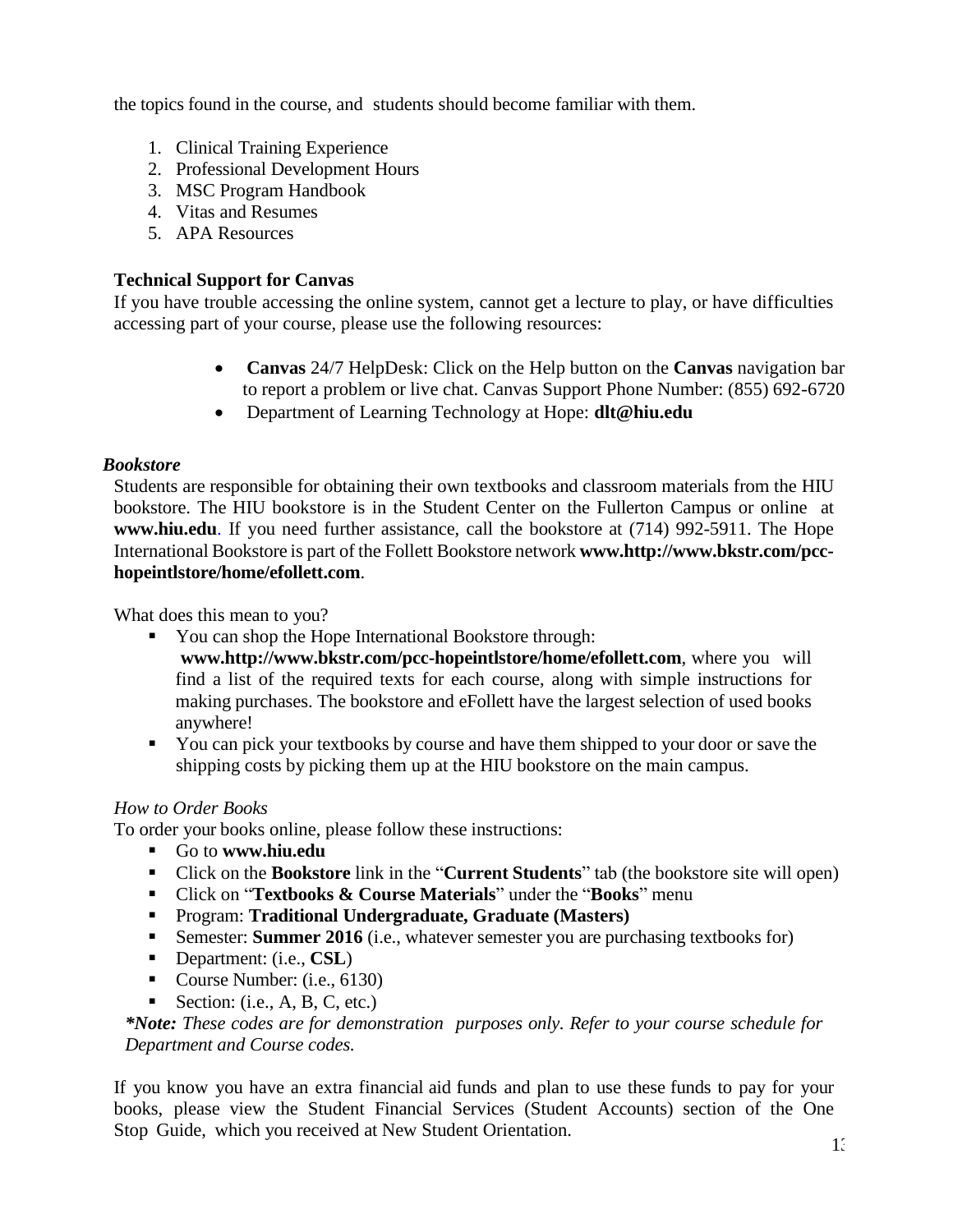## <span id="page-13-0"></span>*Library*

The Darling Library at Hope International University provides students with extensive library resources through **LibGuides**. These **LibGuides** direct users to e-books, full-text journal articles, academic websites, search engines, and a variety of research databases. The library also employs a full-time research and reference librarian, whom students may consult via telephone or email. For the Library homepage, see [http://library.hiu.edu.](http://library.hiu.edu/) For a brief orientation to online library services and access to LibGuides, see [http://library.hiu.edu/online.html.](http://library.hiu.edu/online.html)

## <span id="page-13-1"></span>*Psychotherapy.net Video Streaming*

**Psychotherapy.net** produces and distributes high quality [training](http://www.psychotherapy.net/videos) videos in the field of psychotherapy. Additionally, **Psychotherapy.net** publishes [Articles,](http://www.psychotherapy.net/articles-and-interviews) [Interviews,](http://www.psychotherapy.net/articles-and-interviews) [Blogs,](http://www.psychotherapy.net/blog) and [Cartoons](http://www.psychotherapy.net/humor) (all free of charge). Students can view video sessions and listen to master psychotherapists discuss their thoughts behind their clinical interventions. Videos also capture the critical non-verbal aspects of counseling, including body language, facial expression, tone of voice, and the rhythm of the therapist-client interaction.

## To access **Psychotherapy.net** videos:

- 1. Log into the HIU library website- **http:/[/library.](http://library.hiu.edu/)hiu.edu/ NOTE:** Students will be prompted to enter your university username and password (*same as your HIU email)* to access the videos.
- 2. Search for "psychotherapy.net videos"
- 3. View "Research Databases" (a.k.a., "Find Articles"). Locate the alphabetical listing under P for **Psychotherapy.net** [\(http://library.hiu.edu/search/databases/alpha/p\)](http://library.hiu.edu/search/databases/alpha/p))
- 4. Locate the Subject listing under Psychology [\(http://library.hiu.edu/search/databases/psychology\)](http://library.hiu.edu/search/databases/psychology))
- **5. LibGuides**

Psychology Guide [\(http://libguides.hiu.edu/psychology\)](http://libguides.hiu.edu/psychology)) – See Research Databases tab.

## <span id="page-13-2"></span>*Accommodations*

Students have the right to request accommodations for documented special needs via the Office of Student Affairs. This office is located on the Fullerton Main Campus of HIU in the Lawson Fulton Student Center room 209. The phone number for this office is 714-879-3901 ext. 2311. Students may contact their Academic Coach for assistance with this process.

## <span id="page-13-3"></span>*Student Grievance Policy Student*

## <span id="page-13-4"></span>**Grievance Overview**

Hope International University has established a process by which students may file a grievance for formal review and adjudication. The desired outcome of the university's grievance procedure is the just resolution of student grievances.

Grievances regarding violations of student conduct standards are governed by the Student Handbook. All other student grievances, academic or non-academic, are governed by the policy set forth in the Student Grievance Policy section of the catalog.

A grievance should be filed only after all informal means of resolving the problem have been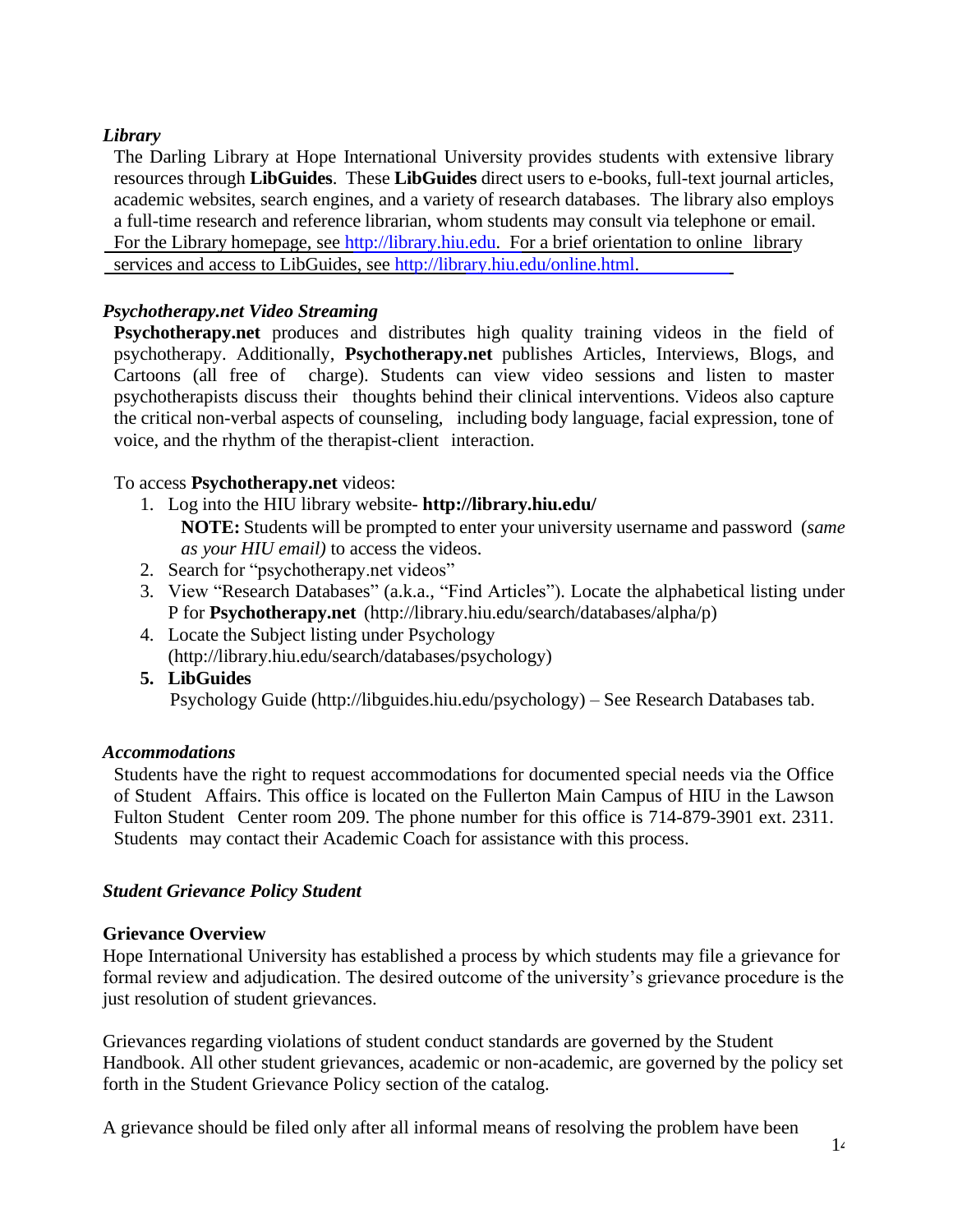exhausted. In the area of academics, student concerns about course curriculum, course policies, course delivery, or grading should be directed first to the class professor. Concerns unresolved by direct conversation with the professor or concerns about a professor's behavior should be directed to the department chair or, finally, to the College Dean. In areas other than academics, student concerns should be directed to the appropriate university department manager or, finally, to the supervising university Vice President.

If informal efforts fail to resolve the problem, the student may file a formal grievance if there is justifiable cause. Justifiable cause for grievance is defined as any act which, in the opinion of the student, adversely affects the student and is perceived as prejudicial or capricious action on the part of any university faculty or staff member or is perceived as an arbitrary or unfair imposition of sanctions.

To file a grievance, the student must indicate in writing the nature of the grievance, the evidence on which it is based, and the redress sought. The grievance document(s) must be submitted to the Vice President for Academic Affairs for academic matters or the Vice President for Student Affairs for non-academic matters. (Guidelines for grievance document(s) are presented below.) The Vice President with whom the student grievance has been filed will establish a Grievance Committee, which will follow the process articulated in the Grievance Procedure section of the HIU Catalog. For more information on the procedure for Student Grievances, see the HIU Catalog pages 81-84.

#### <span id="page-14-0"></span>*Portability of Degree*

This program's sequence of courses and supervised clinical training are intended to assist professionals in meeting the educational requirements as a Licensed Professional Clinical Counselor (LPCC) in California. LPCC requirements vary by state. Through individualized advising, students will work with the program to plan their curriculum to meet the criteria for the specific state/s where they intend to practice. Portability of the degree for licensure is determined by each state. Therefore, if you plan on practicing in a state other than California, it is imperative that you work closely with the program to determine if the MSC degree will be portable. **It is the responsibility of the student to research the licensing requirements of the state in which they**  wish to be licensed. Graduation from this program, does not automatically guarantee licensure in other states.

#### <span id="page-14-1"></span>*Student Retention*

Every student in the Master of Science in Counseling program has access to an Academic Coach (AC), who walks alongside him or her from application to graduation. A large part of the AC role is ensuring that students successfully complete the program and graduate. Consistent monitoring and communication between the AC and the student supports student success. The MSC Program staff and faculty are also available to students for professional mentoring, collaborative support in courses and clinical training, and continual management of degree requirements.

#### <span id="page-14-2"></span>*Alumni Survey*

be receiving a yearly Alumni Survey with the following requests: 1) employer information and 2)<sub>1</sub>. The MSC Program would like to keep in contact with our alumni and receive information from you about your licensure process/status as well as your obtainment of employment. Students will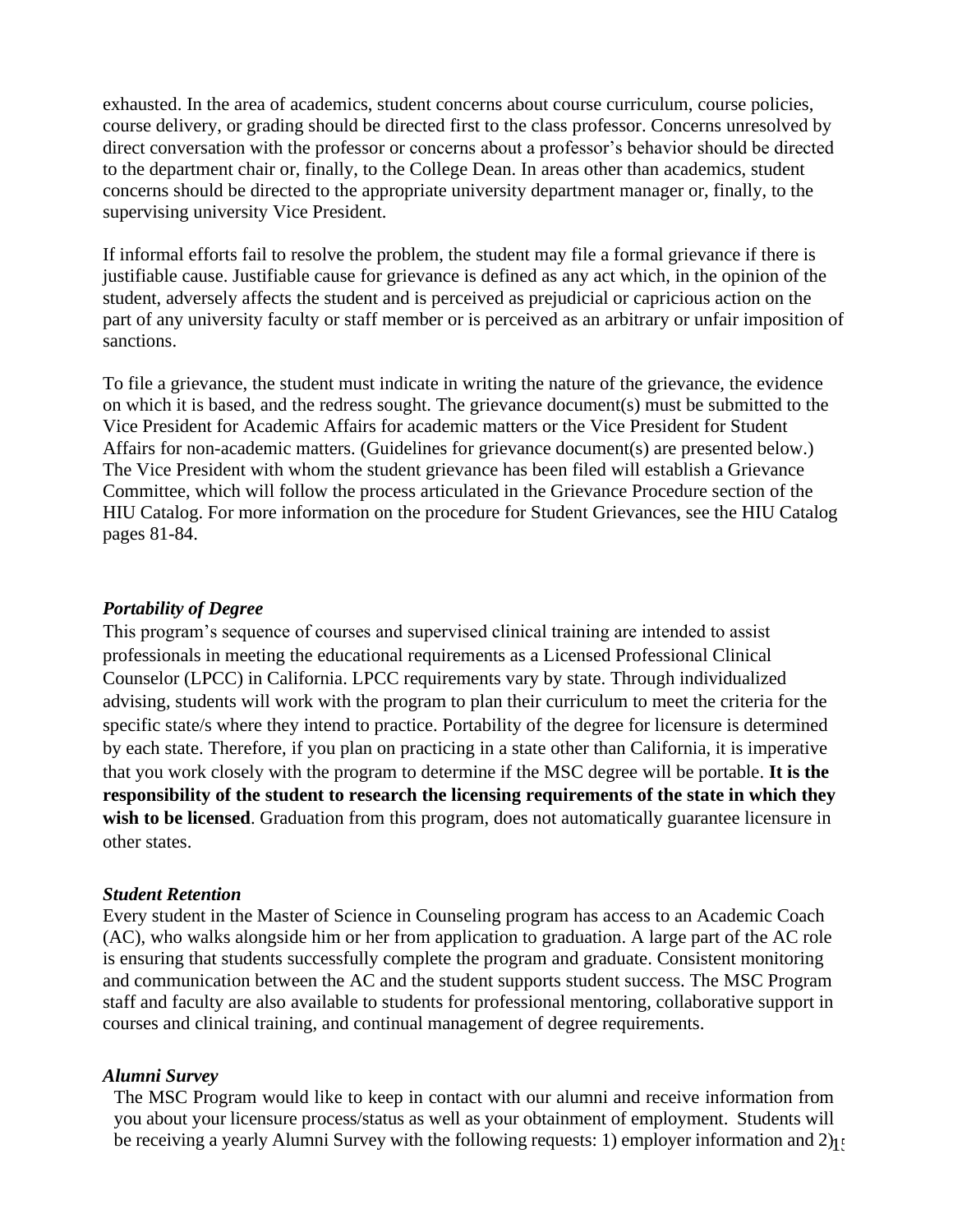employment status. We appreciate your timely completion of the survey. This information will help us to stay connected with you and to continue to collaborate together.

#### <span id="page-15-0"></span>*Commencement Ceremonies*

Commencement is held twice each year in May and December at which time all graduates of the previous six months are honored and recognized. In addition, the Friday evening before commencement an awards ceremony is held where Master's-level graduates are adorned with their Master's hoods by their respective deans. This is a time to enjoy dining and fellowship with other graduates and family members in anticipation of the commencement ceremony.

## <span id="page-15-1"></span>**Staff**

The MSC Program staff are available to assist students during their time in the program to ensure clear and complete communication of program expectations and standards. Staff, as well as faculty, will assist students in process, procedures, and policies according to the MSC Handbook, HIU Catalog, and BBS Statutes and Regulations.

#### <span id="page-15-2"></span>*Academic Coach*

The MSC Academic Coach walks alongside each student from application to graduation. Appointments and communication are tailored to meet students' individual needs and to provide them with the resources and support that is specific to them. The Academic Coach works with the student to encourage them and to provide resources to help students succeed, which may include formulating educational plans, helping set goals and keeping students accountable for reaching those goals.

#### <span id="page-15-3"></span>*Program Chair*

The MSC Program Chair oversees and ensures compliance of educational standards for the MSC Program according to the BBS and Western Association of Schools and Colleges (WASC). The Chair is responsible for the development, management, and oversight of all aspects of the program, which includes, but is not limited to curriculum, clinical training, faculty development, and assessment of educational outcomes to enhance the program.

#### <span id="page-15-4"></span>*Faculty*

The MSC program faculty represent a wide variety of therapeutic approaches and are actively involved in research and professional activities related to the profession. Faculty are encouraged to maintain an active role in the development of student learning outcomes, assessment, and implementation of program standards. Faculty are required to adhere to university policies and responsibilities according to the faculty contract and faculty handbook. For faculty biographies please see the HIU website at [www.hiu.edu,](http://www.hiu.edu/) search "faculty."

#### <span id="page-15-5"></span>*Advance to Practicum Coordinator*

<span id="page-15-6"></span>The Advance to Practicum Coordinator schedules all interviews for students as they work through the advanced to practicum interviews, paperwork, and recommends approval for clinical training readiness to the Clinical Training Director.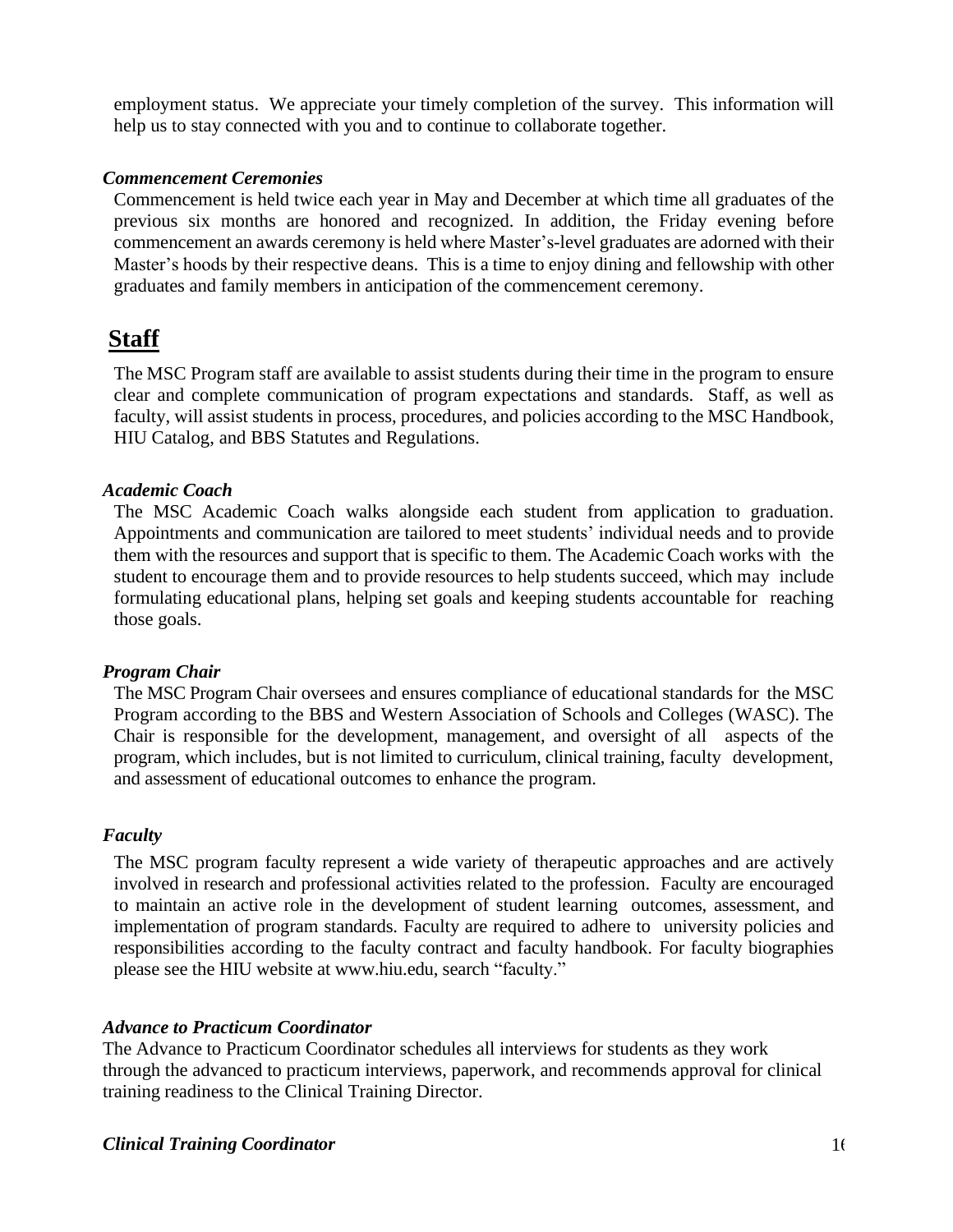The Clinical Training Coordinator collects and maintains the students' practicum site paperwork, including the Four-Way Clinical Training Site Agreement and end of semester paperwork, and assists with mentoring students to enhance their clinical skills and increase proficiency in clinical growth areas. The Clinical Training Coordinator also collects and maintains the students' professional development documentation.

### <span id="page-16-0"></span>*Clinical Training Director*

The Clinical Training Director oversees and ensures compliance of clinical standards for the Marriage & Family Therapy Program according to BBS, and WASC. The Clinical Training Director is responsible for the development, management, and oversight of all aspects of clinical training, which includes, but is not limited to clinical training curriculum, clinical training sites, advance to practicum, and the verification of the MSC program's clinical requirements.

### <span id="page-16-1"></span>*Supervisors*

Clinical training site supervisors provide supervision to students at the clinical training sites on a weekly basis. MSC Faculty, who are AAMFT Approved Supervisors or AAMFT Supervisor Candidates, supervise students within their supervised practicum and internship courses.

### <span id="page-16-2"></span>*Students*

MSC students represent a diverse population from different states and countries as well as a wide variety of racial and ethnic backgrounds. Students are encouraged to learn through hands on experiences in the classroom, in clinical training sites and through networking to complete their professional development hours. MSC staff and faculty closely mentor students to facilitate students' successful completion the MSC program.

#### <span id="page-16-3"></span>*Governance*

Governance in the MSC Program consists of the Dean, Program Chair, Clinical Training Director, Clinical Training Coordinator, Faculty, Staff and Students. The program relies on the perspectives and feedback from each member of the program and desires to use input to improve on the program. The program holds quarterly faculty meetings, consisting of the Program Chair and Core Faculty. The program holds bi-annual faculty/staff meetings held at the beginning of the Fall and Spring semesters consisting of the Program Chair, Core Faculty, Adjunct Faculty, the Clinical Training Director, and the Clinical Training Coordinator to ensure clear communication within the program and for program improvement. In these meetings, the program reviews data and uses it for program improvement

## <span id="page-16-4"></span>**Professional Associations**

## <span id="page-16-5"></span>*American Counseling Association (ACA)*

The *American Counseling Association* (ACA) is the professional association for the field of Counseling. The cost to become an ACA Student member is \$105.00. As a member you may be eligible for liability insurance.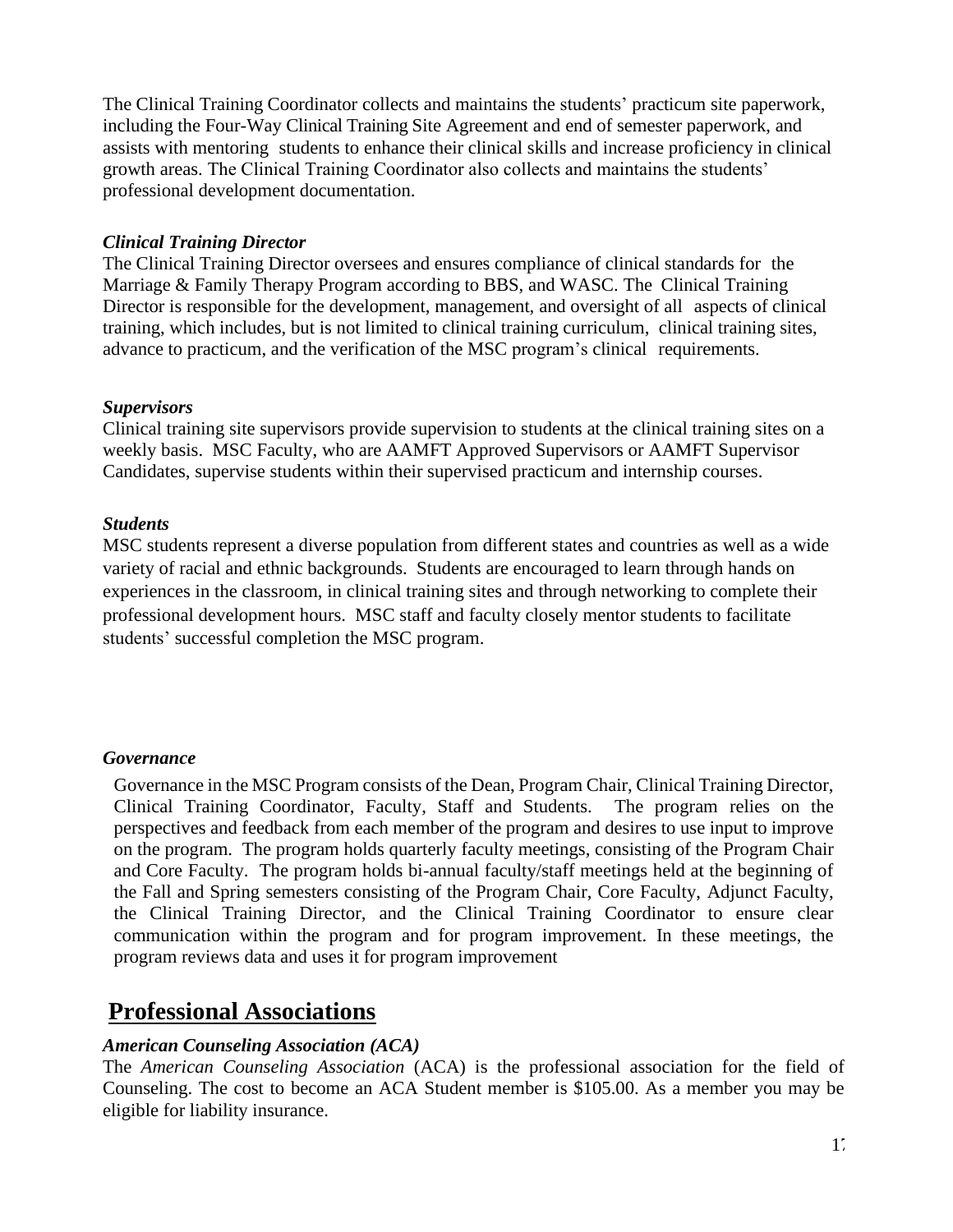6101 Stevenson Ave. Alexandria, VA 22304 Phone (703) 823-9800 Fax (703) 823-0252 [www.counseling.org](http://www.counseling.org/)

#### <span id="page-17-0"></span>*California Association of Marriage and Family Therapists (CAMFT)*

Students can join the California Association of Marriage and Family Therapists (CAMFT), which is the state professional organization for MFT's. The membership cost is \$95.00 per year for prelicensed members, and student members receive CPH & Associates Malpractice Insurance built into this cost. Members also receive CAMFT's bimonthly magazine, The Therapist, as well as legal consultation.

### 7901 Raytheon Road San Diego, CA 92111-1606 Phone (858) 292-2638 FAX (858) 292-2666;TDD (858) 292-2650 [www.camft.org](http://www.camft.org/)

#### <span id="page-17-1"></span>*American Association for Marriage and Family Therapy (AAMFT)*

The American Association for Marriage and Family Therapy (AAMFT) is the professional association for the field of marriage and family therapy, represent the professional interests of in the United States and internationally. The membership cost is \$85.00 per year for student members. Student liability insurance may be provided free of charge to student members who reside in one of the 50 U.S. states. Provision of liability insurance is not automatic. Students must complete the application for liability insurance once they have secured membership in AAMFT.

> 112 South Alfred Street Alexandria, VA 22314-3061 Phone: (703) 838-9808 Fax: (703) 838-9805 [www.aamft.org](http://www.aamft.org/)

## <span id="page-17-2"></span>**Educational Requirements**

#### <span id="page-17-3"></span>*Length of the Program*

The core curriculum is 61 units and may be completed in as little as 24 months. However, if foundational classes need to be taken, it may be necessary to complete up to 67 units. Additionally, there are clinical training hours which will equate to about  $10 - 20$  hours a week during the final year of study. Students may choose a two- or three-year track; however, this can be modified at any point during the program. Students must complete all d e g r e e requirements within six years from their first enrollment in the MSC Program.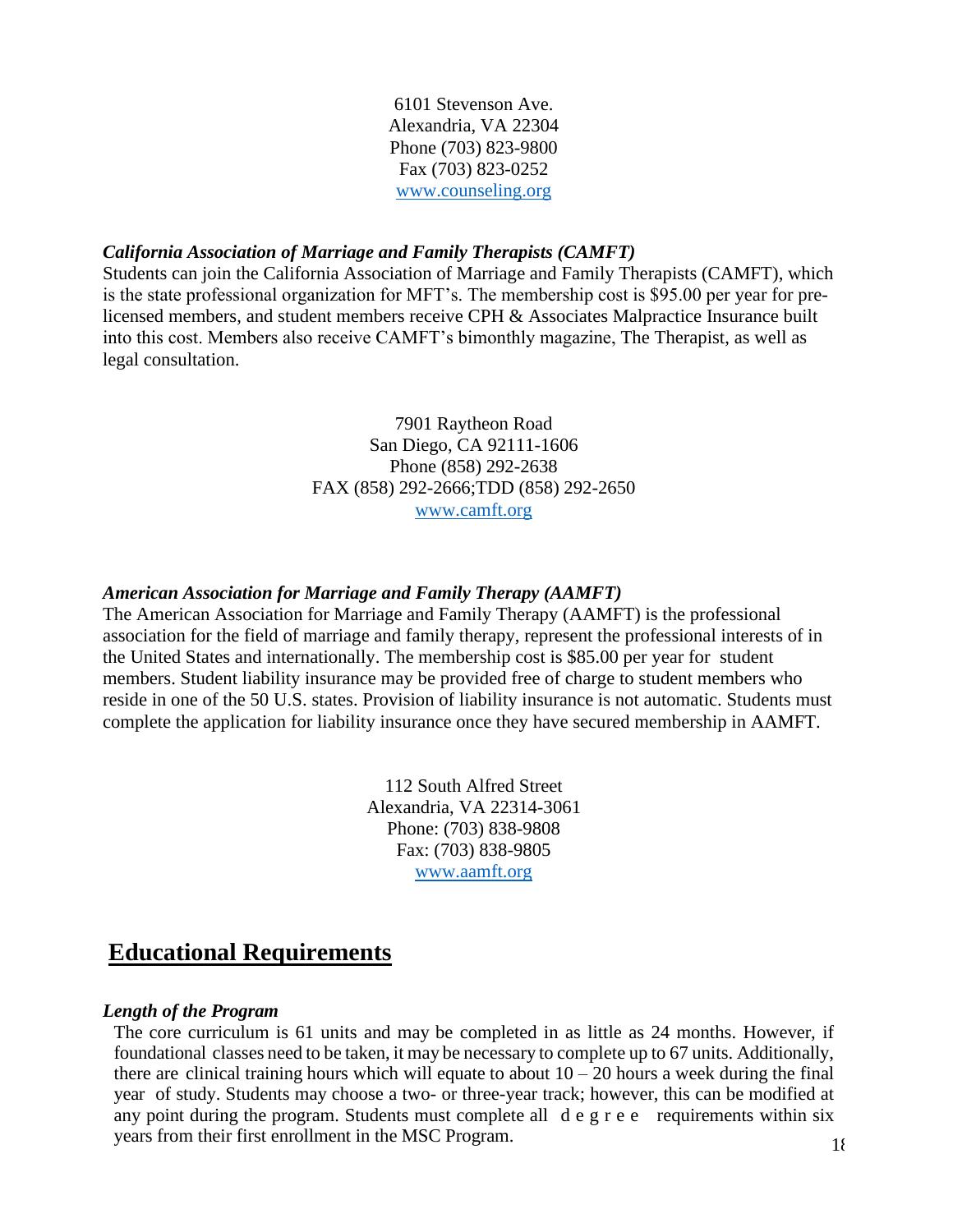#### <span id="page-18-0"></span>*Program Format*

The uniquely formatted program enables students to attend full-time or part-time. The majority of courses are delivered fully on-line using an asynchronous format. During the last 12 months of their program, students will be required to attend a weekly synchronous online meeting with their professor and their classmates in one semester of CSL6800 Practicum and two subsequent semesters of CSL6850 Internship. The academic week runs from Monday morning to Sunday night. Fall and Spring terms are 16 weeks and are comprised of two modules consisting of eight weeks each. Summer term is 8-10 weeks depending on the course. The entire program may be completed in as little as 24 months, and students may choose a two- or three-year track. Students must complete all requirements within 6 years from their first enrollment.

In addition to academic course requirements, students are placed in community based clinical training sites for approximately one year, where students gain hands-on clinical training experience with diverse clientele. Students are supervised by licensed mental health professionals who have met rigorous supervision standards. Students must complete a set number of clinical training hours, a set number of professional development hours, and must successfully pass a Comprehensive Case Presentation which is done in the last semester of the student's program.

#### <span id="page-18-1"></span>*Curriculum Structure*

Courses are structured within the program course sequence to have knowledge-based courses completed before completing clinical-based courses. Students begin their first semester with CSL5990 Clinical Counseling I, which assists students in their understanding of the clinical counseling profession, increasing their socialization into the field and facilitating successful understanding of student learning outcomes. The semester before a student is scheduled to proceed into clinical training, they are required to enroll in and successfully complete CSL6995 Clinical Counseling II (CC II). CC II guides students through the processes of obtaining a clinical training site, the Advance to Practicum process, and enhancing of clinical skills. In CC II, students are evaluated for clinical readiness through the Advance to Practicum process, including the completion of a Professional Development Plan and a group interview comprised of peers and a faculty member. CC II must be taken in the semester before the student takes CSL6800 Practicum which marks the beginning of the student's clinical training.

#### <span id="page-18-2"></span>*Prerequisite Courses*

Students who do not have a formal psychology educational background will be required to complete two prerequisite courses. These prerequisite courses do not count toward the total 61 units needed to earn the MSC degree. Your acceptance letter will notify you if you need to take either or both courses. These courses must be completed within the student's first 18 units, and they must be completed before a student can begin clinical training. The prerequisite courses offered are:

CSL4310 Community Mental Health (3 units) CSL3450 Abnormal Psychology (3 units)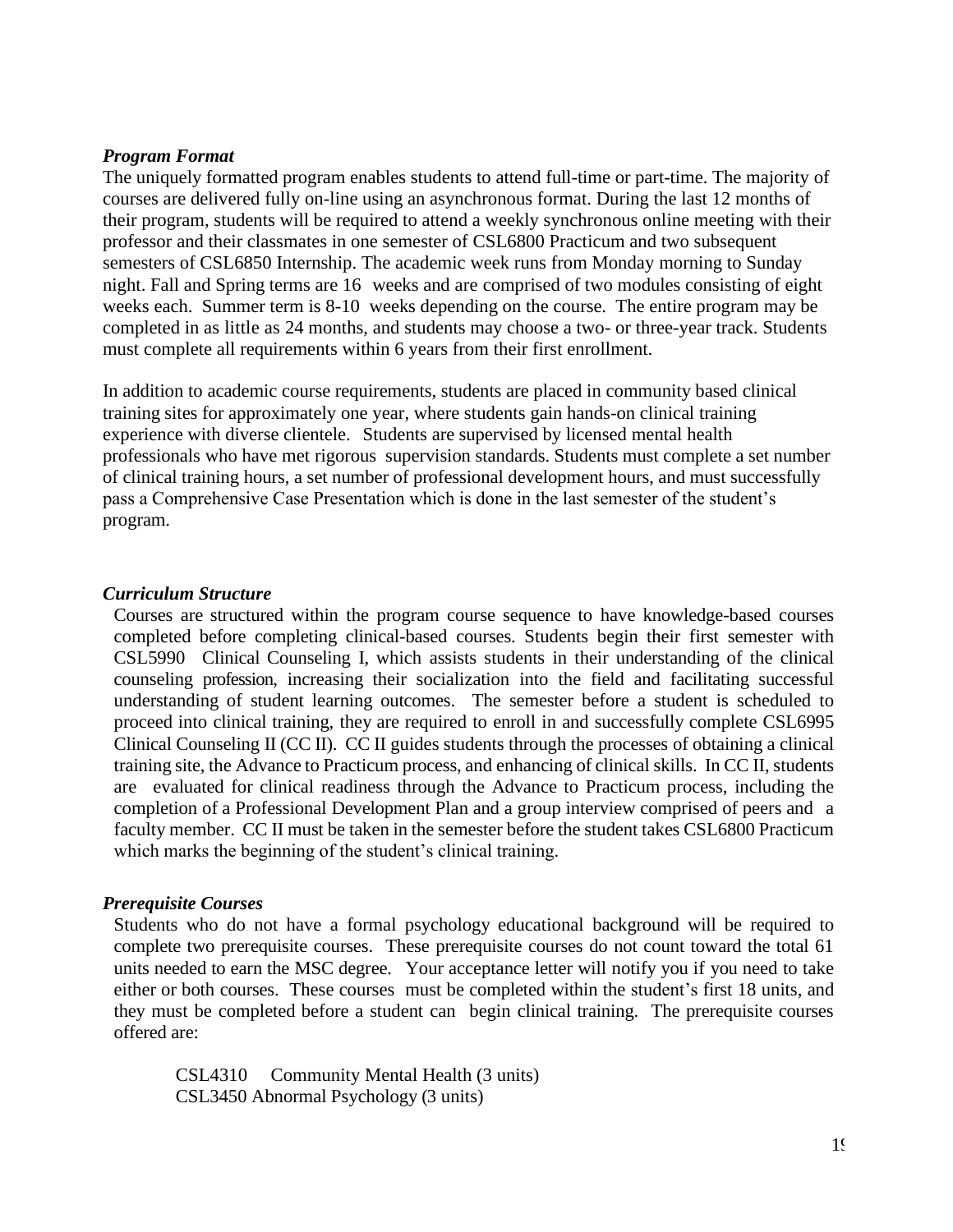#### <span id="page-19-0"></span>*Transferring a Course*

Students may apply for as many as nine (9) graduate-level units to be transferred into the program from another accredited institution. See the Hope International University catalog for more information about transferring or waiving graduate coursework.

#### <span id="page-19-1"></span>*Graduation Petition*

A Petition to Graduate must be submitted based on the following dates (subject to change):

May Graduation - Petition due to Registrar March 1st December Graduation - Petition due to Registrar October 1<sup>st</sup>

Prior to a student's final semester, each student will receive an email appointment request from their Academic Coach. Each student will complete their Graduation Petition a semester before they graduate. Those students who complete the process early will be eligible to register for their final semester before registration opens to all students.

*To have your Graduation requirements checked by the Registrar's Office, you must file a petition by the deadline indicated. All Graduate students must complete the program requirements and maintain at least a 3.0 GPA to graduate from the program.*

#### <span id="page-19-2"></span>*Completion of Program Requirements*

- 1. All 61 units (and any required prerequisite\ units) with a GPA of 3.0 or higher
- 2. All clinical training hours must be completed, and a verification of completion from the Clinical Training Coordinator is then submitted to the Registrar's Office. This verification reflects that the student has completed the following hours:
	- a. A total of 700 clinical training hours, including a minimum of 300\* direct client contact hours, 100 of which must be relational hours. (\*Note: Students are responsible for determining the minimum hours requirement for licensure in their respective state).
	- b. 50 hours of Professional Development

#### <span id="page-19-3"></span>*Academic Probation*

Students must maintain a 3.0 grade point average (GPA) to remain in good academic standing. When a student does not maintain a 3.0 GPA, they will be placed on Academic Probation. At such time s/he is limited to nine (9) units for the next semester. Unit amounts may be further reduced if the minimum GPA is not attained in one semester. If probation occurs for more than two terms, the student may be subject to academic dismissal from the program.

#### <span id="page-19-4"></span>*Student Conduct*

Students, by their voluntary membership in this Christian community, assume responsibility to abide by all the standards of Hope International University. They should also use personal discretion regarding any activities that may be morally or spiritually destructive or that may reflect poorly on the University.

Both the institution and its members have an obligation to confront known breaches of integrity in the ranks of its membership. Such confrontations should be carried out in Christian love, with the purpose of redeeming and restoring the individual. Refer to the **HIU [Student Handbook](http://www.hiu.edu/pdf/2014_Graduate_and_Online_handbook.pdf)** and the Graduate and Online Handbook code of conduct sections, for more information.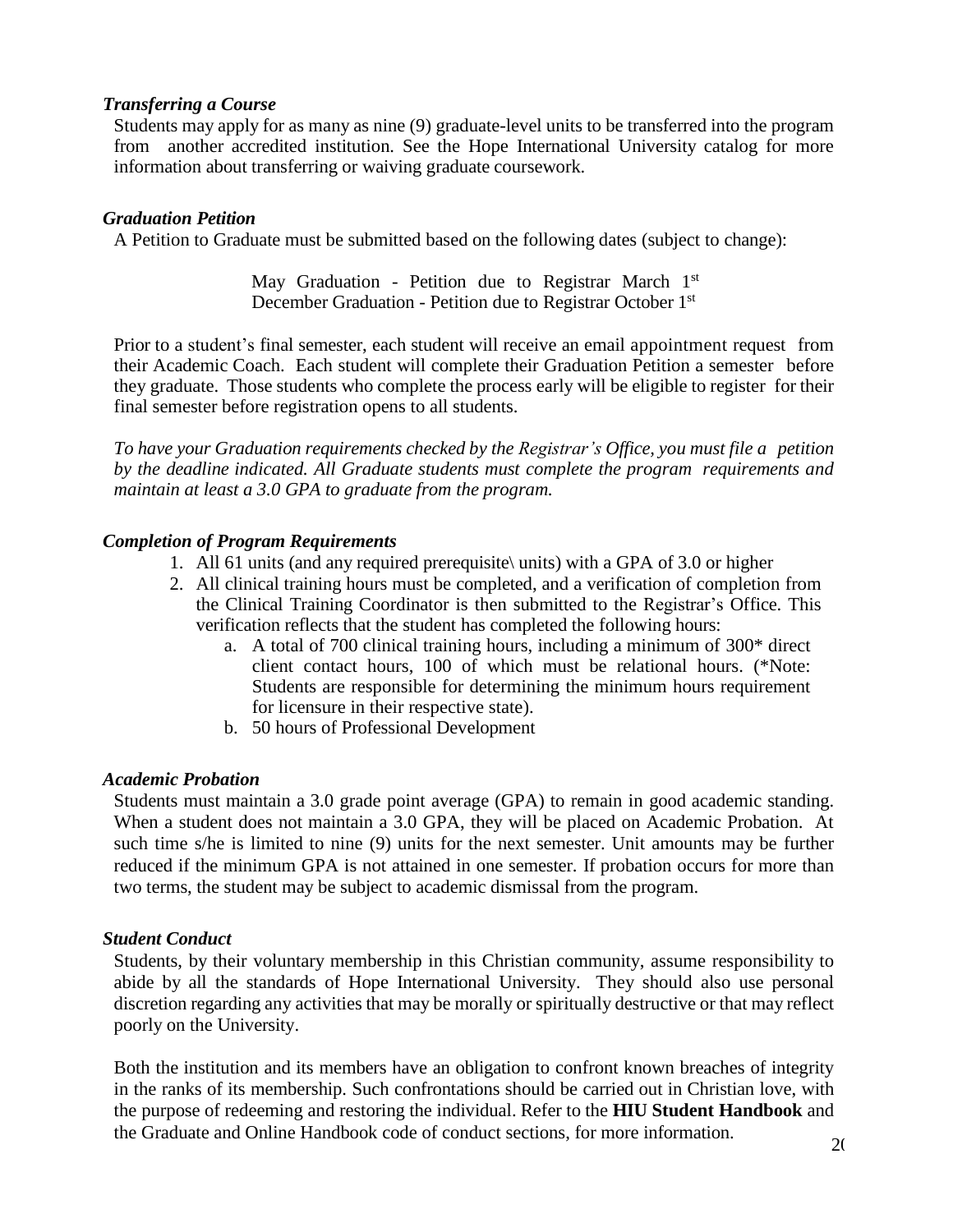#### <span id="page-20-0"></span>*Action Plan*

In the event a student is not progressing in the program either academically or clinically, the student may be placed on an action plan to support their successful completion of the program. Depending upon the growth areas identified by Faculty, Program Chair, Clinical Training Director or the Clinical Training Site, the student will work closely with the corresponding Director overseeing the identified area. The student will meet with the appropriate director and will review the action plan. A student's success will be determined through measurable changes outlined in the action plan. If the student does not successfully complete the action plan as required, the student may be subject to dismissal from the program.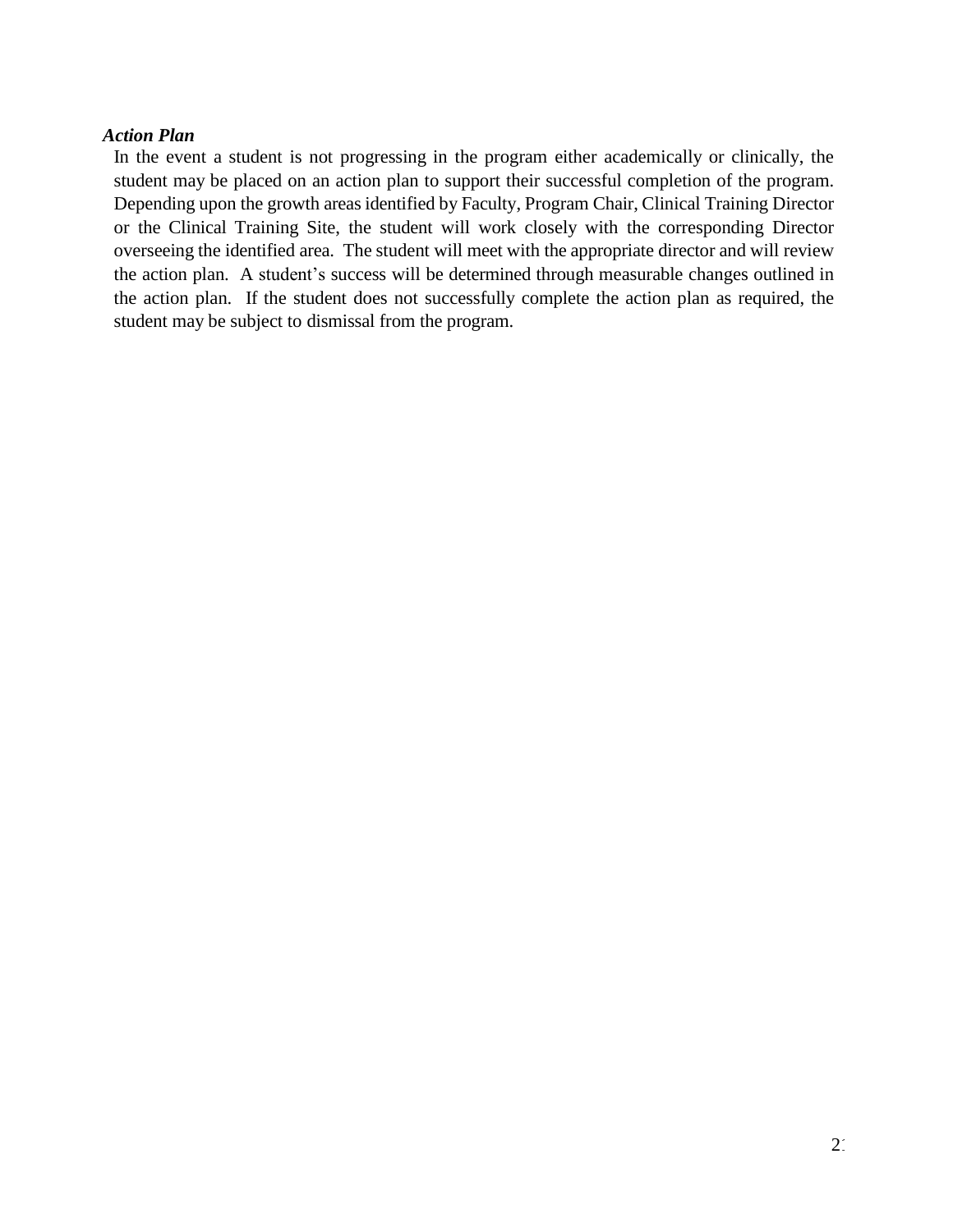# <span id="page-21-0"></span>**Clinical Training**

## <span id="page-21-1"></span>*Clinical Training Overview*

The clinical training program includes 700 hours of clinical experience and 50 hours of professional development. Clinical experience involves participation in the Supervised Practicum and Internship courses, while accruing clinical training hours at an approved clinical training site. Students must complete a total of 700 clinical training hours, which includes a minimum of 300 hours of direct client contact (e.g., counseling). Of the 300 hours direct client contact, 100 hour must be relational hours.

**\*Note:** A minimum of 280 direct client contact hours is required for licensure as a Licensed Professional Clinical Counselor (LPCC) in the state of California. However, the MSC Program requires all students – regardless of state of residence/intended licensure – to complete a minimum of 300 direct client contact hours. Students who reside outside of California are responsible for determining the minimum hours requirement for licensure in their respective state).

In addition to clinical experience, students must complete 50 professional development hours. Professional development hours (PD) are intended to provide the student with the opportunity to pursue areas of special interest, enhance their individual education, and network with other clinicians in the field. These hours include such activities as a) in-person attendance at conferences, workshops/trainings, and seminars; b) obtaining personal counseling from a licensed clinician; c) participating in volunteer community service (a maximum of 10 volunteer hours can be counted towards PD); and d) online workshops/trainings (a maximum of 9 hours may be obtained through online workshops). All conferences, workshops/trainings, and seminars - whether taken in person or on ground - must be pre-approved by the MSC Clinical Training Coordinator with the following exceptions: trainings sponsored by American Counseling Association, American Association for Marriage and Family Therapy, California Association of Marriage and Family Therapists, American Psychological Association or American Association of Christian Counselors are considered 'pre-approved' for purposes of accruing PD hours. More information regarding professional development hours can be found in the MSC Orientation and Resources course in **Canvas**.

## <span id="page-21-2"></span>*Client Simulations*

Each student will complete multiple client simulations with simulated clients as a part of their clinical training for the program. During the simulations, the student will practice and demonstrate their clinical knowledge, skills, and professionalism. The purpose of the simulations is to provide the student with supervised practice utilizing specific skills and therapeutic interventions. Using simulations, students will have the opportunity to play the roles of a client and a therapist, complete an intake session, and demonstrate therapeutic interventions. Students will receive feedback from each simulation that will promote their growth and development as a therapist. The simulations may begin in the student's first semester and may continue throughout the duration of the program. A complete description of the client simulations is found in the Client Simulation Handbook, which can be in the MSC Orientation and Resources course on the student's Canvas dashboard.

## <span id="page-21-3"></span>*Recording and Confidentiality*

M.S. in Counseling Handbook 2021-2022 Students may at times be required to present recordings of their clinical work as part of the clinical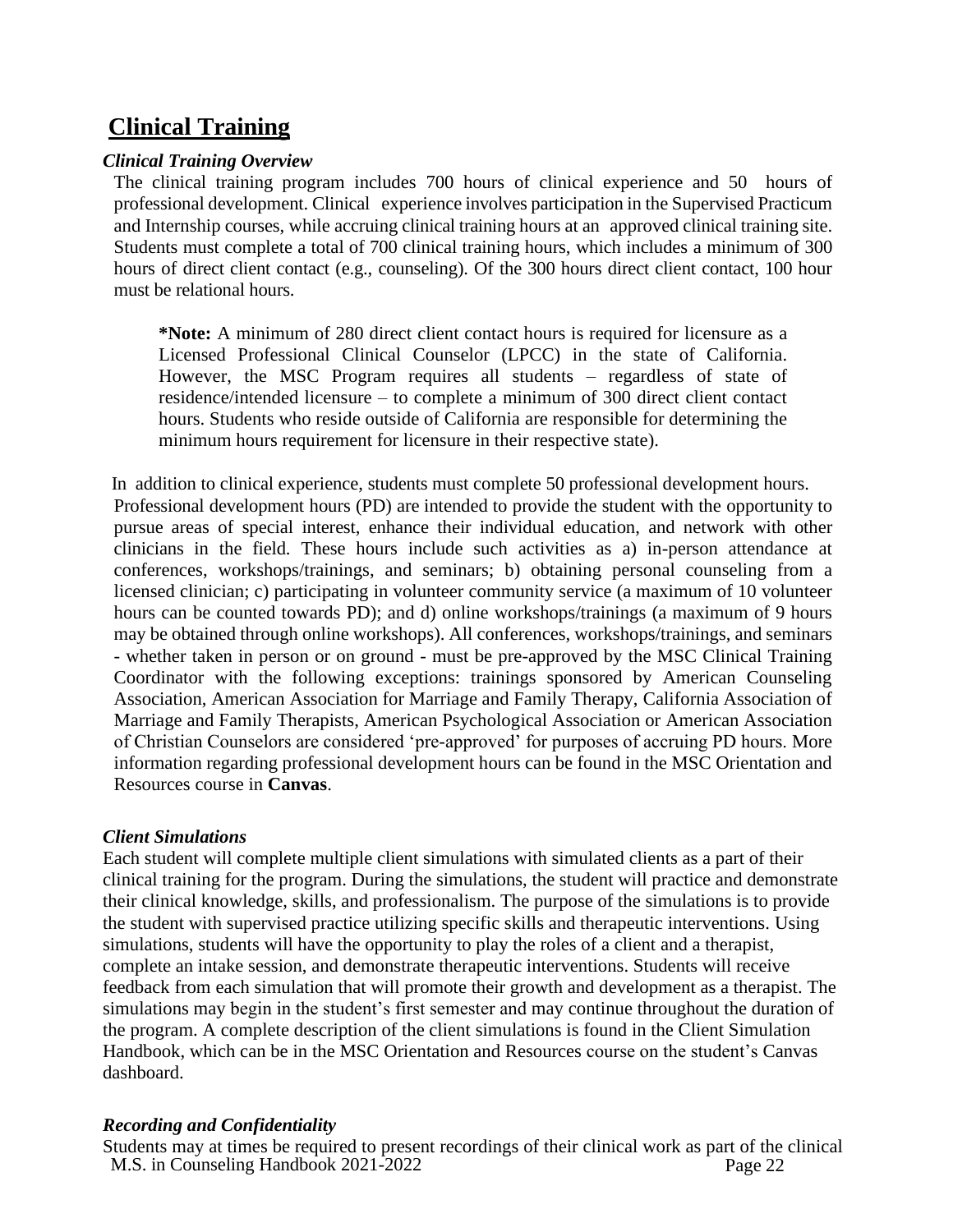training requirements. Recordings must be treated in the same manner as any other confidential materials and the student must obtain written consent by the client prior to recording. Recordings are to be kept in a locked place at your clinical training site and while transporting the recording, all precautions must be taken to guard confidentiality. To be HIPAA compliant, the acceptable session recording formats include CD/DVD and flash drives, or personal recording devices (camera, cell phone, laptop, or tablet) which must be password protected.

### <span id="page-22-0"></span>*Advance to Practicum*

Students are required to complete the Advance to Practicum process prior to accruing hours at an approved clinical training site. One semester before a student wants to begin their clinical training, the student needs to enroll in Clinical Counseling II (CSL6995). This course is designed to help facilitate the Advance to Practicum process and to prepare the student to begin their clinical training. Once a student has completed the Advance to Practicum process, a one- time fee of \$1,200 is charged to the student's account when the student registers for the CSL6800 Supervised Practicum course (students should have already secured a trainee position at an approved clinical training site by the time of their Advance to Practicum interview).

Students must complete the following requirements and must obtain departmental approval to Advance to Practicum:

> 1. Completion of at least **12 units of coursework**, in addition to **all the prerequisite courses,** which includes:

MSC Program Prerequisite Courses:

- **CSL4310 Community Mental Health**
- **CSL3450 Abnormal Psychology**
- 2. Complete Required Courses:
	- **CSL5120 Professional Ethics and Law**
	- **CSL6180 Psychopathology**
	- **CSL5990 Clinical Counseling I**
	- **CSL6995 Clinical Counseling II**
	- **CSL5225 Child Abuse Course**
	- **CSL5010 Counseling Theories**
- 3. Maintain a 3.0 Grade Point Average
- 4. Submit the following paperwork during the Advanced to Practicum Interview:
	- Application to Accrue Hours
	- A copy of student's professional membership card, or proof of membership (either ACA, AACC CALPCC or CAMFT membership)
	- A copy of student's certificate of proof of malpractice insurance
	- A copy of student's resume/curriculum vitae
	- Professional Development Plan completed by student
	- Advance to Practicum Interview Form (top portion completed by student)
- 5. Successfully complete an Advance to Practicum interview with the Advance to Practicum Coordinator.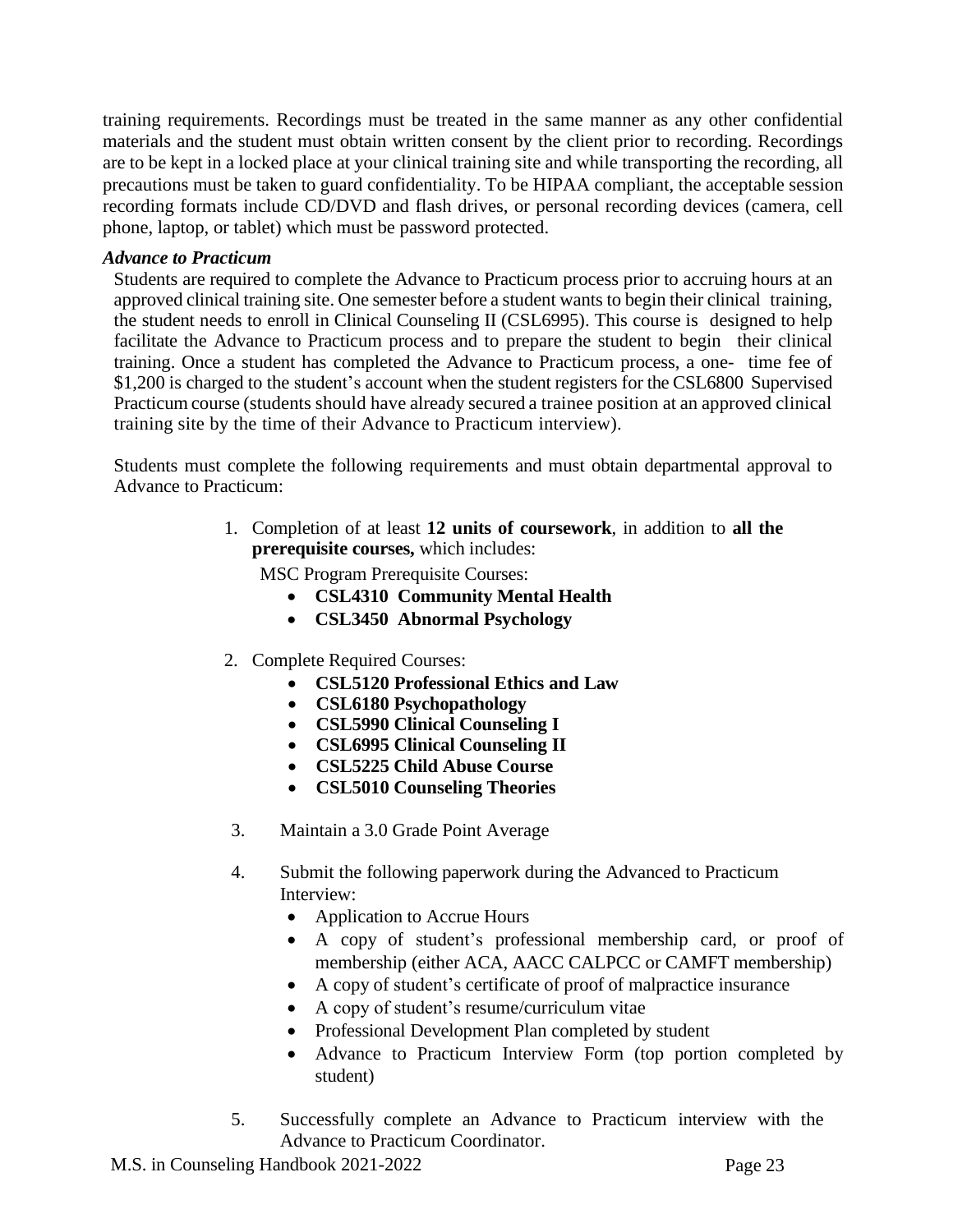### <span id="page-23-0"></span>*Clinical Training Sites*

To complete their required clinical training hours, students must obtain a trainee position at an approved clinical training site. All clinical training sites must meet and comply with the California Board of Behavioral Sciences (BBS) Statutes and Regulations, as well as the policies set by the MSC Program. Clinical training sites must be non-profit entities providing counseling services as a regular part of their business. Sites must be able to provide trainees with weekly supervision by a licensed clinician who is eligible to provide supervision to counseling trainees and associates. In the Clinical Counseling II course, students will receive more detailed information regarding eligibility criteria for clinical supervisors.

Clinical training sites must obtain departmental approval prior to a student being eligible to begin working at the site. Clinical training sites may require personal information such as a copy of the student's driver's license, social security number, fingerprinting, etc., to complete background check requirements. It should be noted that the clinical training site requirements are unique to each site and HIU has no control over each site's requirements.

Students learn about the approved clinical training sites from the Clinical Training Site Handbook and in the Clinical Counseling II course. The handbook can be downloaded from the *MSC Orientation and Resources* resource in Canvas.

Students must accrue their clinical training hours from an approved clinical training site over a period of three semesters (e.g., 12 months). Students wanting to work with an unapproved site must submit a **Petition for Site Approval -** which is in the *MSC Orientation and Resources resource* in **Canvas** - to the MSC Clinical Training Coordinator to begin the site approval process. Students working in an approved clinical training site must be enrolled and participating in the Supervised Practicum or Internship course.

## <span id="page-23-1"></span>*Approval for Two Clinical Training Sites*

Students must obtain approval from the MSC Program Chair to be approved to work at two clinical training sites. To be approved for two clinical training sites the student must be in good academic standing, have sufficient availability to accrue hours at two sites concurrently, demonstrate excellent professional standards, and demonstrate the capacity to adhere to the demands of two practicum sites. Approval of a second training site is considered only after the student and the MSC Clinical Training Coordinator have worked with the student's initial site to explore all other available options for assisting the student in completing their clinical training hours at the initial site.

#### <span id="page-23-2"></span>*Supervised Practicum and Internship*

#### *Course Description (CSL6800) Supervised Practicum (1 semester, 3 units)*

This course provides an introduction to supervised counseling experience in applied psychotherapeutic techniques, assessment, diagnosis, prognosis, and treatment of premarital, family, and child relationship dysfunctions. Emphasis is placed on contextual and multicultural factors. This course is graded for 'credit/no credit'. *(Prerequisites: CLS5010, CSL5120, CSL5990, CSL6180, CSL6995, and CSL5225.) (HIU Catalog).*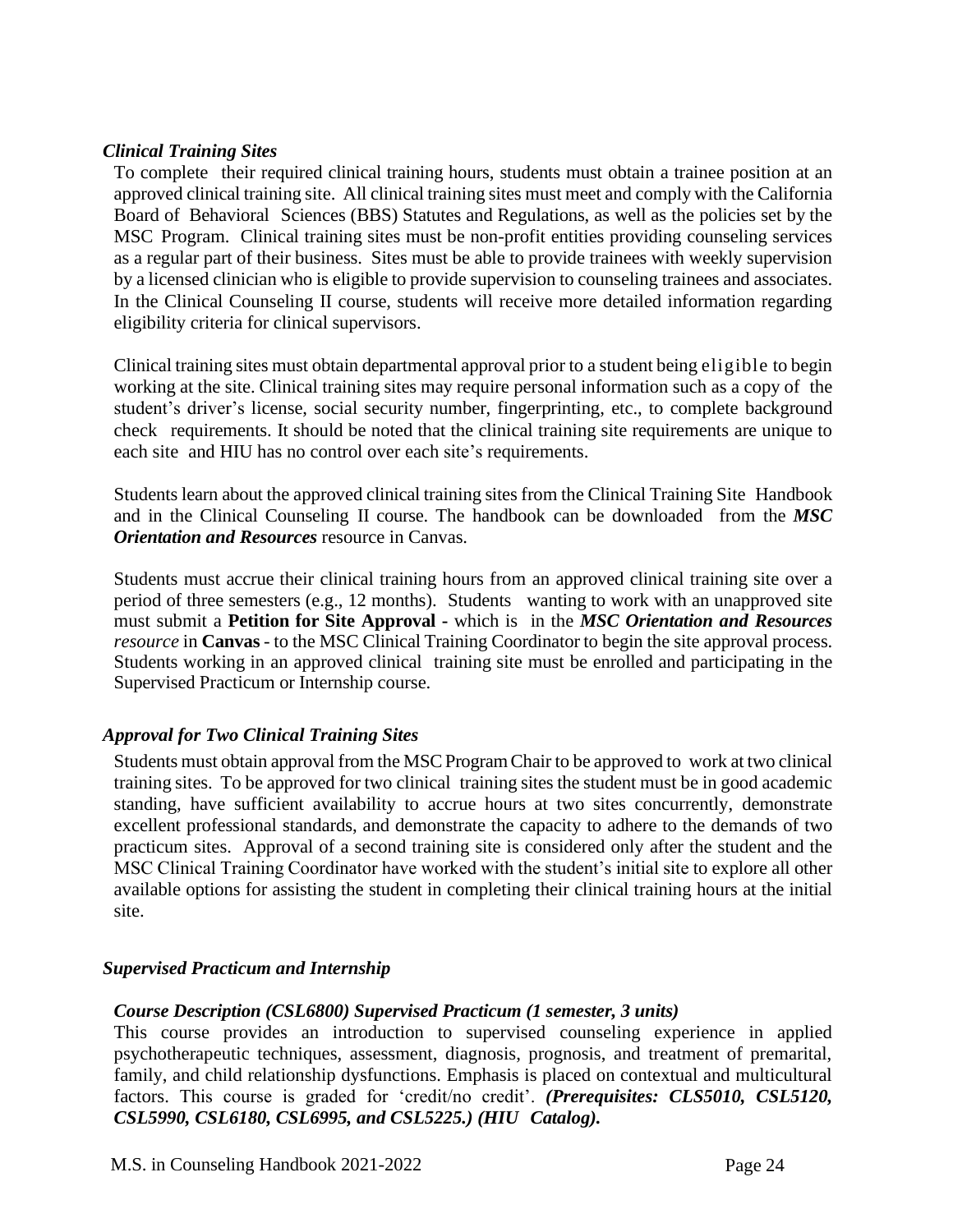Upon successful completion of CSL6800 Supervised Practicum, students will enroll in CSL6850 Internship for two consecutive semesters, where they will complete their remaining clinical training hours. All clinical training hours and degree requirements must be completed prior to the posting of one's degree.

### *Course Description (CSL6850) Internship (2 semesters, 6 units)*

This course provides supervised therapy experience in applied psychotherapeutic techniques, assessment, diagnosis, prognosis, and treatment of premarital, family, and child relationship dysfunctions. Emphasis is placed on contextual and multicultural factors. This course is graded for 'credit/no credit'. *(Prerequisites: CLS6800.) (HIU Catalog).*

### <span id="page-24-0"></span>*Auditing Internship Course*

Once the student has successfully completed CSL6800 Supervised Practicum and two semesters of CSL6850 Internship, if the 700 clinical training hours still have not been completed the student may audit the Internship course while continuing to work in their clinical training site to finish the 700 clinical training hours. The student must submit a request to the MSC Program Chair to gain departmental approval to audit the Internship course.

## <span id="page-24-1"></span>**Clinical Training Student Requirements**

#### <span id="page-24-2"></span>*Track Your Hours*

Prior to a student beginning their clinical training, they are required to join **Track Your [Hours](http://www.trackyourhours.com/)**. Use of **Track Your Hours** is required of all students, regardless of their state of residence. **Track Your Hours** is a web-based computer software program designed to assist students in tracking and recording their clinical training hours. Clinical training hours will be submitted utilizing this web-based computer software program. Students are responsible for all clinical training paperwork and should keep their paperwork in a safe and secure place. Students can obtain the required clinical training paperwork by downloading it from files in the *MSC Orientation and Resources* resource in **Canvas**.

#### <span id="page-24-3"></span>*Beginning Requirements*

- 1. Obtain a trainee position at an approved clinical training site.
- 2. Submit a signed **Four-Way Clinical Training Agreement** to the MSC Program Chair. This form is in the **Files** tab of the *MSC Orientation and Resources* resource in **Canvas.** The student and the clinical site representatives must sign this agreement prior to submitting it to the MSC Chair).
- 3. Complete the BBS' **[Supervisory Plan](http://www.bbs.ca.gov/pdf/forms/mft/mfrespon.pdf)**. (This is a document that you need to keep for your records. You will submit the original document to the BBS after graduation).
- 4. If you are pursuing the LPCC license in California, complete the BBS' **LPCC Supervisor Responsibility Statement** for the LPCC licensing track. This is a document that you need to keep safe for your records. Do not submit this document to the university.
- 5. Join **Track Your [Hours](http://www.trackyourhours.com/)** and set up your account.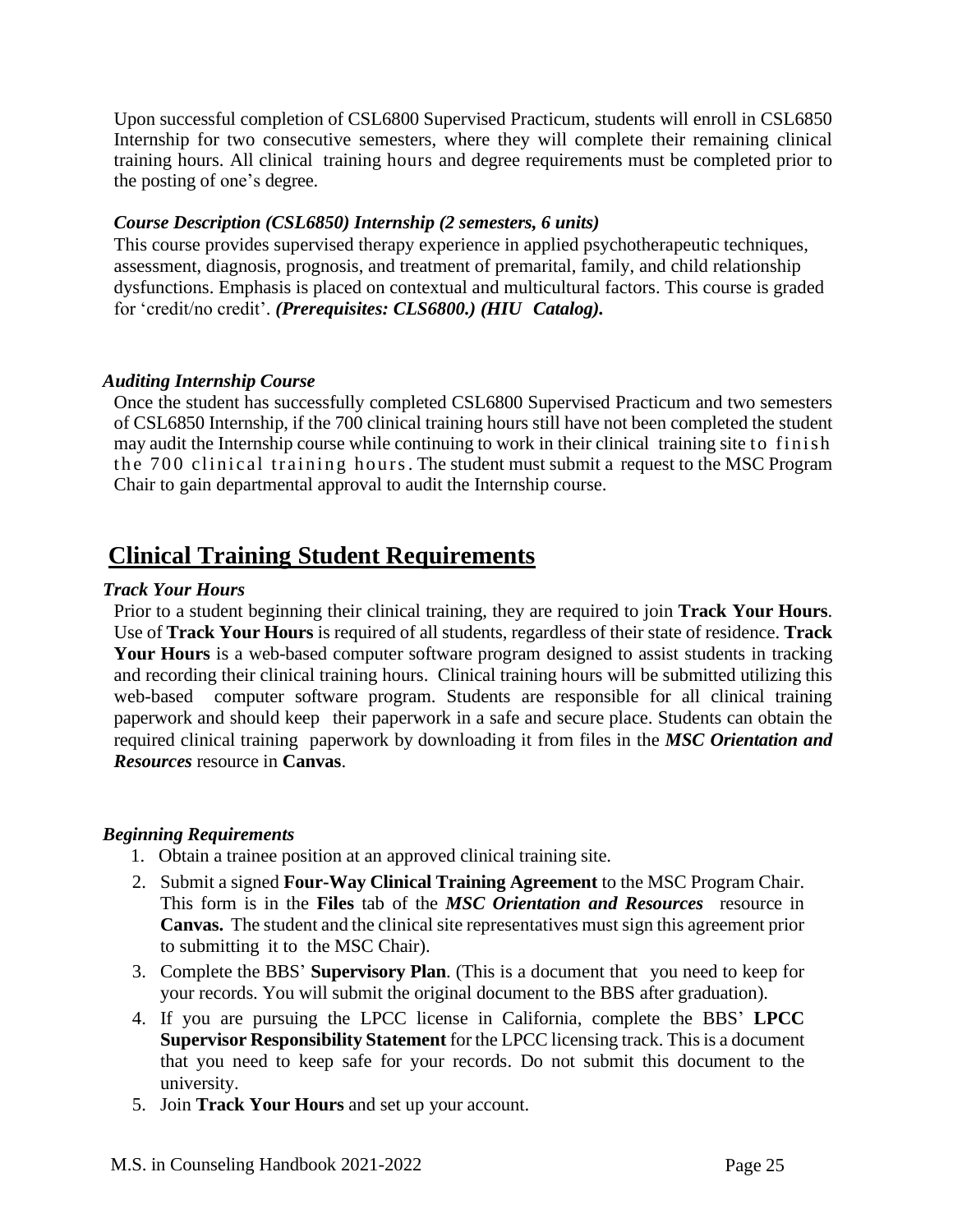## <span id="page-25-0"></span>*Ongoing Requirements*

- 1. Attend weekly on-site supervision.
- 2. Participate in your Supervised Practicum and/or Internship course each week.
- 3. Comply with the current **BBS Statutes and [Regulations](http://www.bbs.ca.gov/pdf/publications/lawsregs.pdf)**.
- 4. Comply with the policies and procedures set by the MSC Program.
- 5. Comply with the policies and procedures set by your clinical training site.
- 6. Comply with all ethical and legal obligations during your clinical training.
- 7. Each week, enter the hours you have accrued in **[Track](http://www.bbs.ca.gov/pdf/forms/mft/mfwkylog.pdf) Your Hours**.
- 8. *Immediately* **report any and all changes and/or concerns at your site to the MSC Program Chair.** These changes may include:
	- **a.** Supervisor changes
	- **b.** Site location changes
	- **c.** Changes to the Four-Way Clinical Training agreement (i.e., early termination or an extension of the terms of agreement)
- 9. If a student's malpractice insurance or professional membership expires during their clinical training, then the student will need to renew their policy and/or membership and submit the renewal documentation to show that the coverage is up to date.
- 10. The student is responsible for notifying the MSC Program in a timely manner of any professional or personal difficulties, which may affect the performance of his or her professional duties and responsibilities.

#### <span id="page-25-1"></span>*End of the Semester Paperwork Requirements*

The MSC program is required by the BBS to monitor student progress. It is a program requirement that you submit your end of semester paperwork on the assigned due date. All the required paperwork for the end of semester paperwork is in the *MSC Orientation and Resources* resource and in your Practicum/Internship courses in **Canvas**. At the end of the semester, students are required to submit their paperwork in two locations: **Canvas (as a course assignment) and Via (as an upload to the student's Via Showcase**.) If the student has completed any Professional Development hours during the semester, these must also be uploaded to **Canvas** and **Via**. Students will submit the end of semester paperwork to their Supervised Practicum or Internship instructor **two weeks** before the semester ends. If the end of semester paperwork is late, incorrect, and/or incomplete, the student must submit a Request for Exception **and** a Petition for Incomplete to their instructor.

Students may obtain the Petition for Incomplete from their Academic Coach and the Request for Exception form from the *MSC Orientation and Resources* resource of **Canvas**. If end of semester paperwork requirements are not met, the student may receive an incomplete for their Practicum/Internship course and/or may be placed on clinical training probation. The required end of semester paperwork includes:

- 1. **Site Summary Report** [This is a report that is generated from **[Track](http://www.trackyourhours.com/) Your [Hours](http://www.trackyourhours.com/)**; this form must be signed by your supervisor(s).]
- 2. **Supervisor's Evaluation of MSC Student** (one from each supervisor)
- 3. **MSC Student's Evaluation of their Site and Supervisor** (one for each supervisor)
- 4. **Request for Exception form** (if applicable) This form must be submitted if any of the following occur:
	- Late, incomplete, and/or incorrect end of semester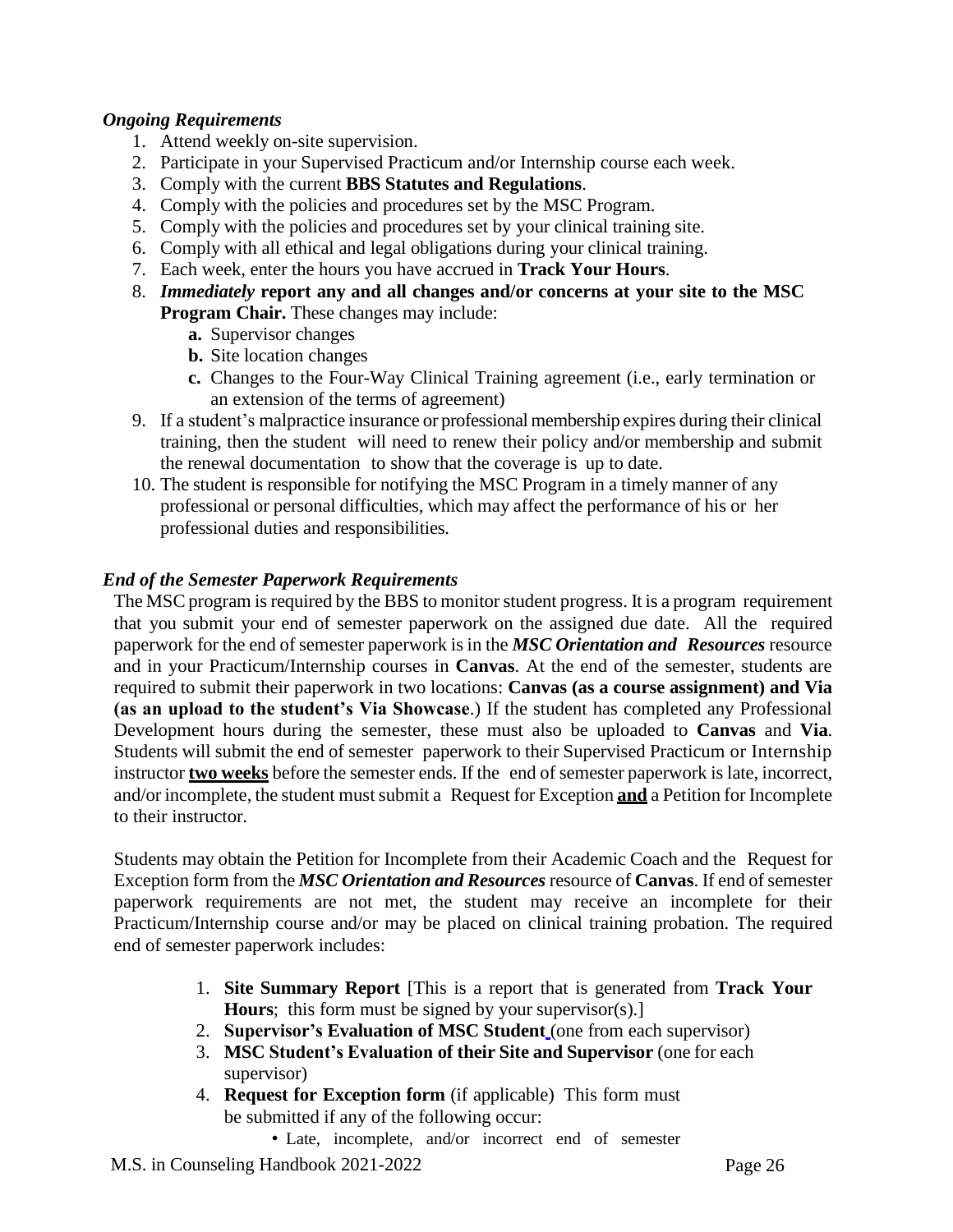paperwork (A Petition for Incomplete is also needed in this case).

- Currently enrolled in a Supervised Practicum or Internship course but not currently seeing clients at their site.
- 5. **Proof of completed Professional Development hours** to date (if applicable)

## <span id="page-26-0"></span>*Leaving a Clinical Training Site*

A student's employment contract ends as stated in the Four-Way Clinical Training Agreement. The student is responsible for notifying the MSC program within 24 hours of any professional or personal difficulties which may affect the performance of his or her professional duties and responsibilities related to their clinical training. The Clinical Training Coordinator will assist any student who is having difficulties and, if needed, an action plan will be implemented. A student's early separation from a clinical training site is not permitted unless approved by all involved parties which include the site, the school, the supervisor, and the student. Upon completion of the clinical training site requirements, students will need to secure the following documentation before leaving their clinical training site. Keep all this documentation in a safe place.

- 1. Complete the BBS "**Experience [Verification](http://www.bbs.ca.gov/forms.shtml#imf_lmft)**" form and have your supervisor sign it (see the BBS website for forms).
- 2. Have your supervisor sign off all your clinical hours on your final **Track Your Hours Summary Report** (Keep these documents in a safe and secure place).
- 3. Complete your final Student Evaluation of Site (if not already done).
- 4. Have your supervisor complete the Supervisor's Evaluation of MSC Student (if not already done).

# <span id="page-26-1"></span>**Clinical Training Probation**

Students must meet and comply with the BBS Statutes and Regulations, as well as the policies set by the MSC Program. In addition, students residing outside the state of California are responsible for meeting and complying with the statutes and regulations of the state in which they plan to pursue licensure. If a student violates BBS statutes or regulations, policies of the MSC Program, and/or clinical training site requirements the student may be placed on Clinical Training Probation. While on Clinical Training Probation the student will be subject to a period of review and additional requirements as deemed by the MSC Program Chair and/or the Clinical Training Coordinator. Students may be placed on Clinical Training Probation for one or more of the following reasons, but is not limited to:

- Incomplete/Missing Clinical Training Paperwork
- Unprofessional Conduct
- Deficient Clinical Skills
- Lack of Sufficient Progress
- Gross Negligence
- Violation of BBS Statutes and Regulations
- Violation of Clinical Training Site Policies
- Violation of MSC Program Policies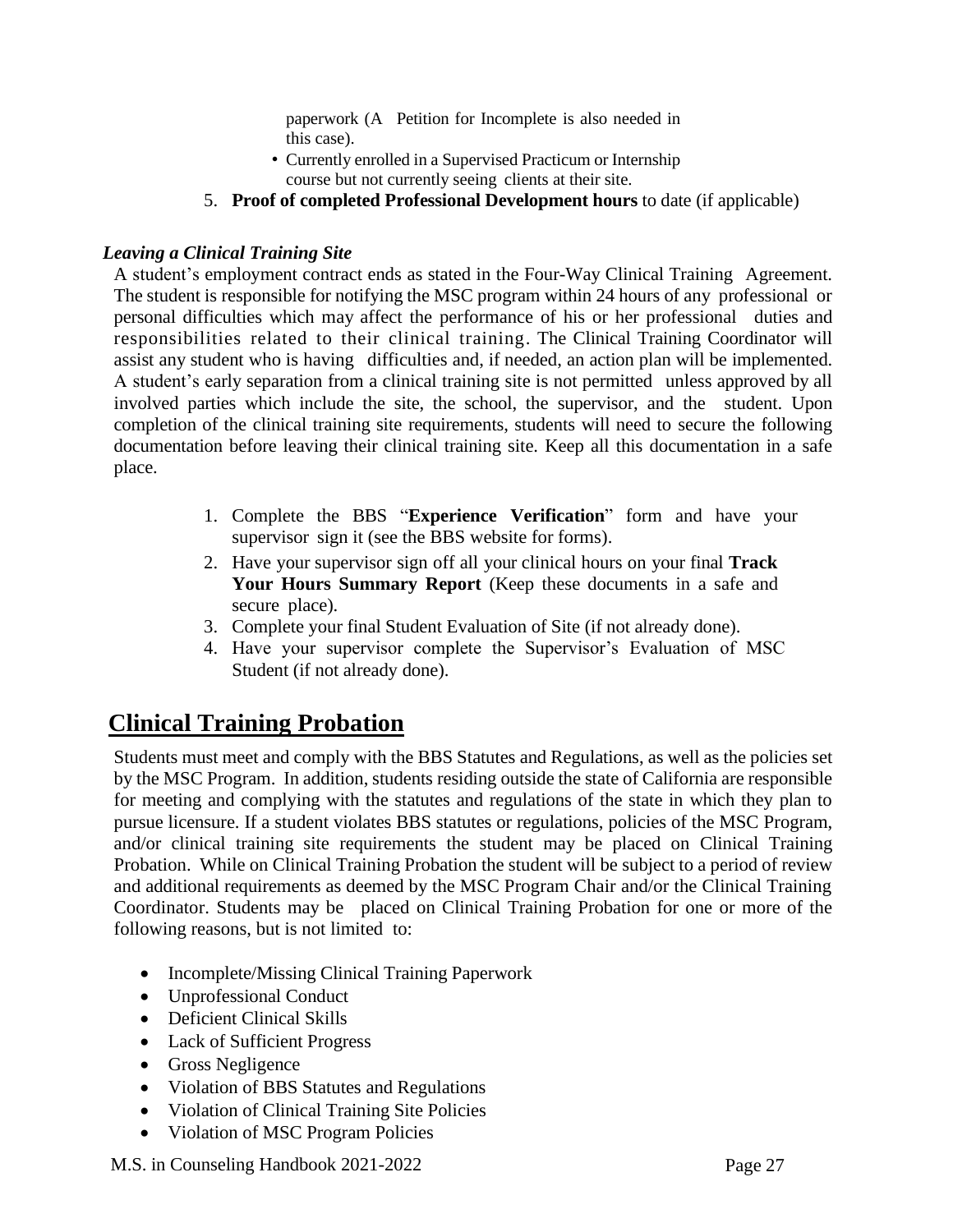• Violation of the Four Way Clinical Training Agreement

Students placed on Clinical Training Probation will receive a formal letter indicating their period of probation and the additional requirements the student will need to meet to continue in their clinical training. Students must complete the additional requirements to remain in their clinical training site and to continue accruing hours.

## <span id="page-27-0"></span>**Clinical Training Hours of Experience**

After a student has completed the Advance to Practicum process and the Four-Way Clinical Training Agreement has been submitted, the student can begin accruing hours at their clinical training site. **Clinical training hours consist of a) direct client contact hours and b) non-direct clinical hours. Direct client contact hours** include counseling with individuals, couples, families, and/or groups. Group therapy hours are counted by the number of hours not the number of clients within the group. For example, one hour of group therapy with 6 clients is counted as one hour of direct client contact. Non-direct clinical hours consist of a) supervision, b) note and report writing, c) attending staff meetings or trainings at the clinical site and d) other activities assigned by the student's clinical supervisor that are intended to further or support the student's direct client contact with clients.

## <span id="page-27-1"></span>**Supervision**

Students are required to meet with their clinical training site supervisor weekly for supervision. As a trainee, each week students are required to have at least "one unit" of supervision for every five direct client contact hours. **A unit of supervision means a) one hour of individual supervision or b) two hours of group supervision.** Additional supervision may be required if a trainee goes over the required ratio (1:5 or 2:5). **Group supervision** is 8 or less trainees/postgrad associates in the room, and **individual supervision** is one-on-one with the supervisor. All supervision must take place face-to-face between the student(s) and the supervisor. Students are required to keep track of their supervision to client ratios and to notify their supervisor if they need additional supervision. Students may not count hours for the BBS or for the MSC program for any week where supervision was not provided.

If a supervisor is providing supervision at the clinical training site on a volunteer basis, then the supervisor and the clinical site must have a **letter of [agreement](http://www.bbs.ca.gov/pdf/forms/mft/lmft_sample_letter_agreement.pdf)** indicating that the supervisor is providing supervision on a volunteer (non-paid) basis. On the **BBS' Experience [Verification](http://www.bbs.ca.gov/pdf/forms/mft/lmft_expver_37a-301_option1.pdf)** form, there is a place for the supervisor to indicate if they are providing supervision on a volunteer basis, as opposed to self-employed or on a paid basis. If the supervisor is working on a volunteer basis, then attach the letter of agreement between the supervisor and the clinical training site to the Experience Verification Form as required by Title 16, California Code of Regulations Section 1833 (b) (4). The trainee should maintain a copy of this letter of agreement to submit with the application for licensure.

## <span id="page-27-2"></span>**Resolving Concerns**

M.S. in Counseling Handbook 2021-2022 Page 28 The Supervised Practicum and Internship courses are not supervision. Students resolve all site and client concerns with their clinical training site supervisor and/or site director. If the student is unable to resolve an issue, it should be addressed with the MSC Program Chair or the MSC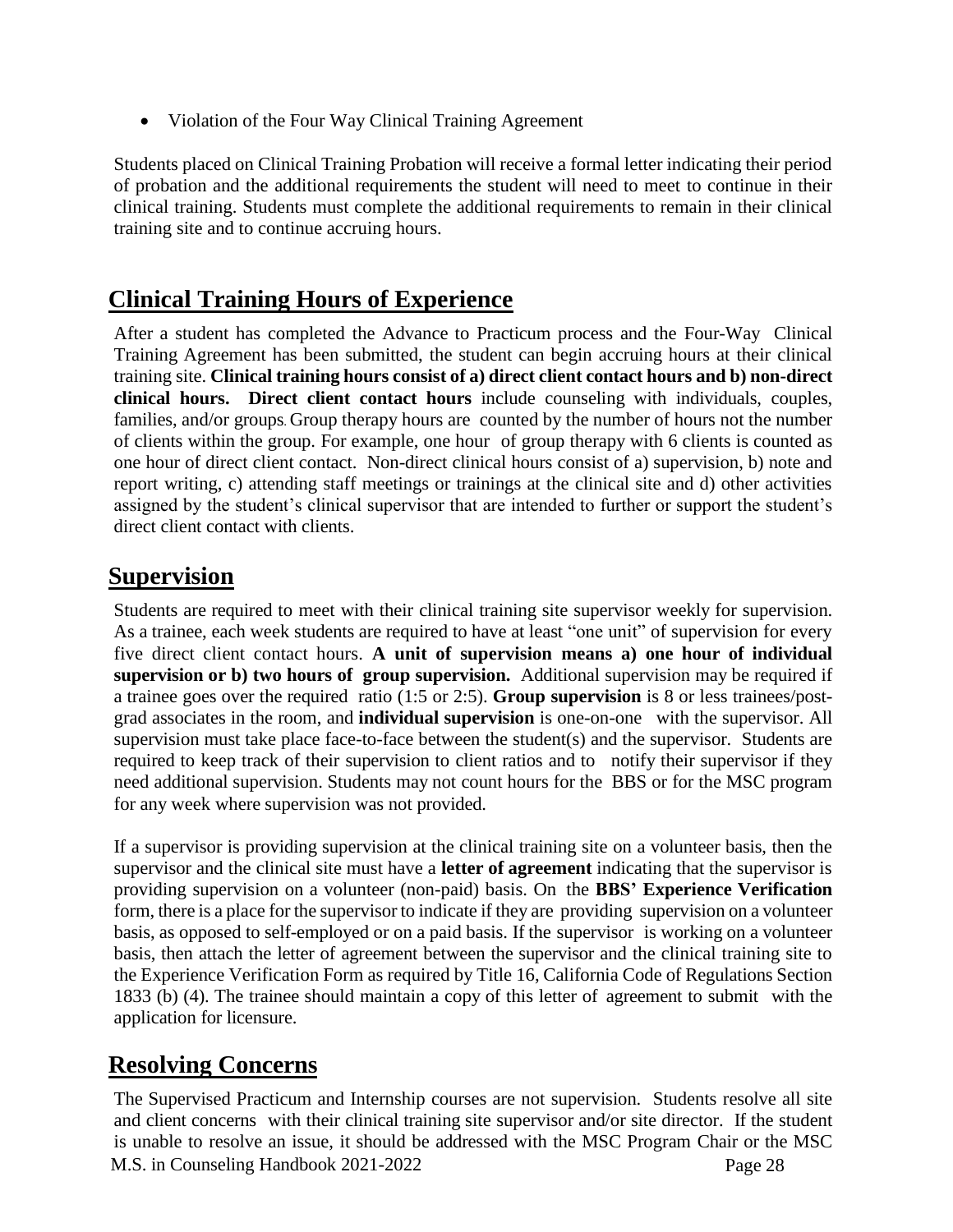Clinical Training Coordinator. The Chair or Coordinator will assist the student in resolving the concern with their site.

Students resolve all Supervised Practicum or Internship course concerns with their instructor. If the student is unable to resolve the concern, then the student should contact the Clinical Training Coordinator. The Clinical Training Coordinator will assist the student in resolving the concern with their instructor.

The student is responsible for notifying the MSC Program within 24 hours of any professional or personal difficulties, which may affect the performance of his or her professional duties and responsibilities. The Clinical Training Coordinator or Program Chair will assist any student who is having academic or interpersonal difficulties. If needed, an action plan will be implemented.

## <span id="page-28-0"></span>**Professional Development Hours**

In addition to the 700 clinical training hours (which includes the minimum of 300 direct client hours), students must also complete 50 hours of professional development. Professional development hours are intended to provide the student with the opportunity to pursue areas of special interest, enhance their individual education, and network with other clinicians in the field. Professional development hours include such activities as a) in-person attendance at conferences, workshops/trainings, and seminars; b) obtaining personal counseling from a licensed clinician; c) participating in volunteer community service (a maximum of 10 volunteer hours can be counted towards PD); and d) online workshops/trainings (a maximum of 9 hours may be obtained through online workshops). All conferences, workshops/trainings and seminars - whether taken in person or on ground - must be pre-approved by the MSC Clinical Training Coordinator with the following exceptions: trainings sponsored by American Counseling Association, California Association of Marriage and Family Therapists, American Psychological Association or American Association of Christian Counselors are considered 'pre-approved' for purposes of accruing PD hours. More information regarding professional development hours can be found in the MSC Orientation and Resources course in **Canvas**.

Copies of certificates from conferences, seminars or workshops/trainings, letters verifying personal therapy, and letters verifying community service are submitted to the Clinical Training Coordinator on an ongoing basis. **Students may begin working on their professional development hours starting on their first day of classes in the MSC program**.

- Community service is defined as donated service or activity that is performed for the benefit of the public or its institutions. A maximum of 10 hours of community service may be counted as professional development hours. The community service must be through a professional organization and the agency needs to provide you with a signed and dated letter on their letterhead identifying the days, hours, and the service that you completed.
- A maximum of 9 hours may be completed through approved online continuing education.
- Students are highly encouraged to complete personal counseling with a licensed clinician. Personal counseling hours include any individual, couple, family, or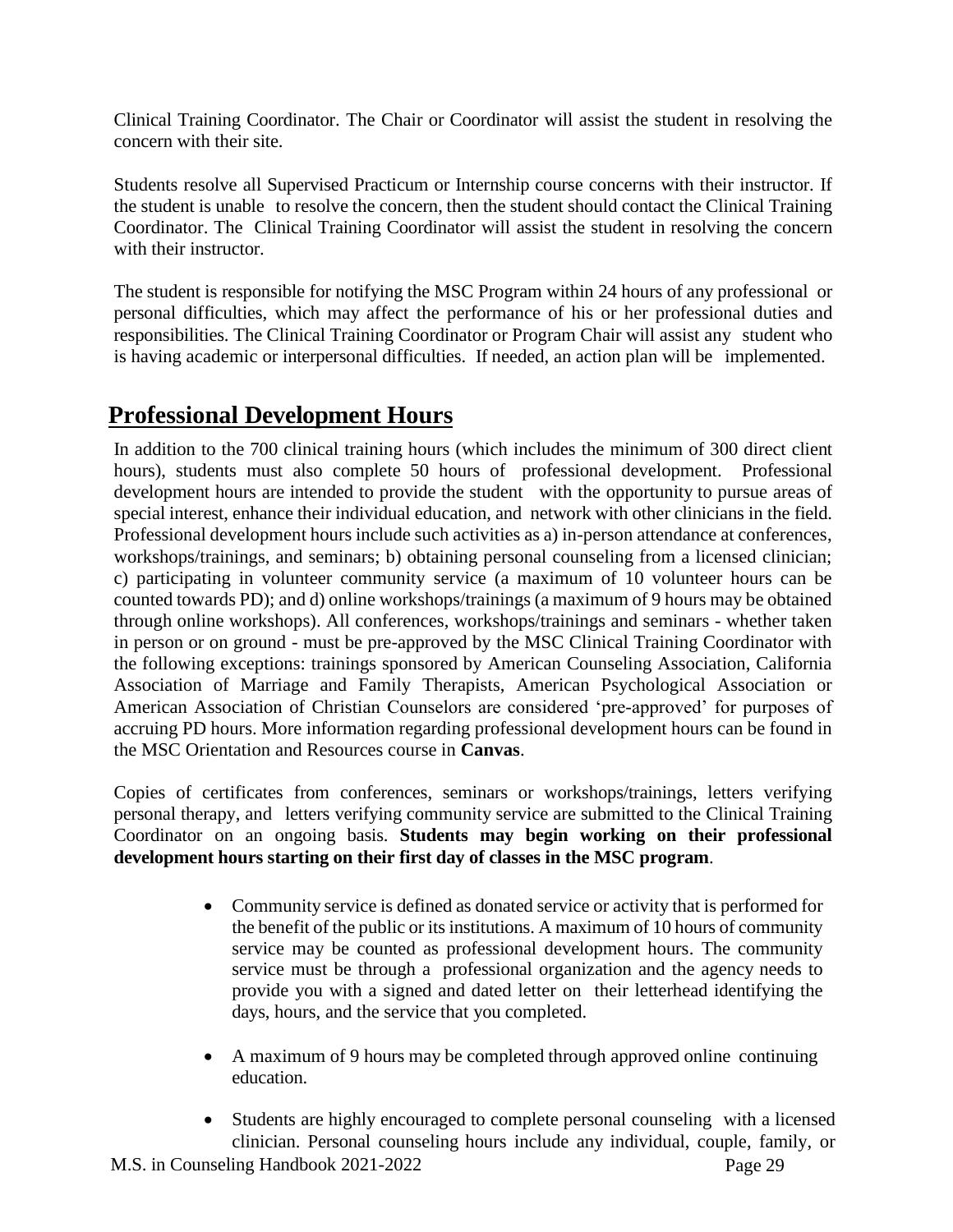group counseling hours completed with a Licensed Marriage and Family Therapist, Licensed Clinical Social Worker, Licensed Professional Clinical Counselor or Licensed Psychologist. HCC is not an option for HIU MSC students to receive personal counseling. There is no maximum for personal counseling hours. If a student chooses, they may complete all 50 required hours in personal counseling.

### *Recording and Confidentiality*

Students may be required to present recordings of their clinical work as part of the clinical training requirements. Recordings must be treated in the same manner as any other confidential materials and the student must obtain written consent by the client prior to recording. Recordings must be kept in a locked place at your clinical training site and while transporting the recording tape or digital file all precautions must be taken to guard confidentiality. To be HIPAA compliant, the acceptable session recording formats include CD/DVD and flash drives, or personal recording devices (camera, cell phone, laptop, or tablet) **which must be password protected**.

## <span id="page-29-0"></span>**Comprehensive Case Presentation (CCP)**

The MSC program prepares students to successfully complete the Comprehensive Case Presentation (CCP), which is the expected competency level of each student in the program. Students complete the CCP while enrolled in CSL6920 Comprehensive Case Presentation.

The CCP demonstrates the student's in-depth knowledge and application of the following core areas: clinical evaluation, crisis management and psychosocial stressors, treatment plan and case management, therapeutic interventions, legal issues, ethical issues, and diversity. The CCP includes two parts: a written case report and an oral case presentation, which includes a video clip with a transcription. A description of the CCP is in the **CCP Handbook** located in *MSC Orientation and Resources- Updated*, in Canvas under "doc sharing" you will find a folder labeled "**CCP.**"

## <span id="page-29-1"></span>**MSC Competency Model**

The Master of Science in Counseling program at Hope International University strives to provide students with a well-rounded academic and clinical experience. Students in the MSC Program will complete a portfolio of their academic and clinical work to substantiate their cumulative development, growth and demonstration of ethical competency, multiculturally-informed clinical practice, and theoretically sound research. The competency model consists of a Capstone Portfolio, which will be accessed and evaluated through **Via**. Students are to submit their best work from the following section of course assessment assignments to place into their final Capstone Portfolio.

The student throughout out his /her coursework assembles the Capstone Portfolio. Such items may include but are not limited to:

- Skill Demonstration via audio/video recordings chosen by the student
- Law and Ethics Vignette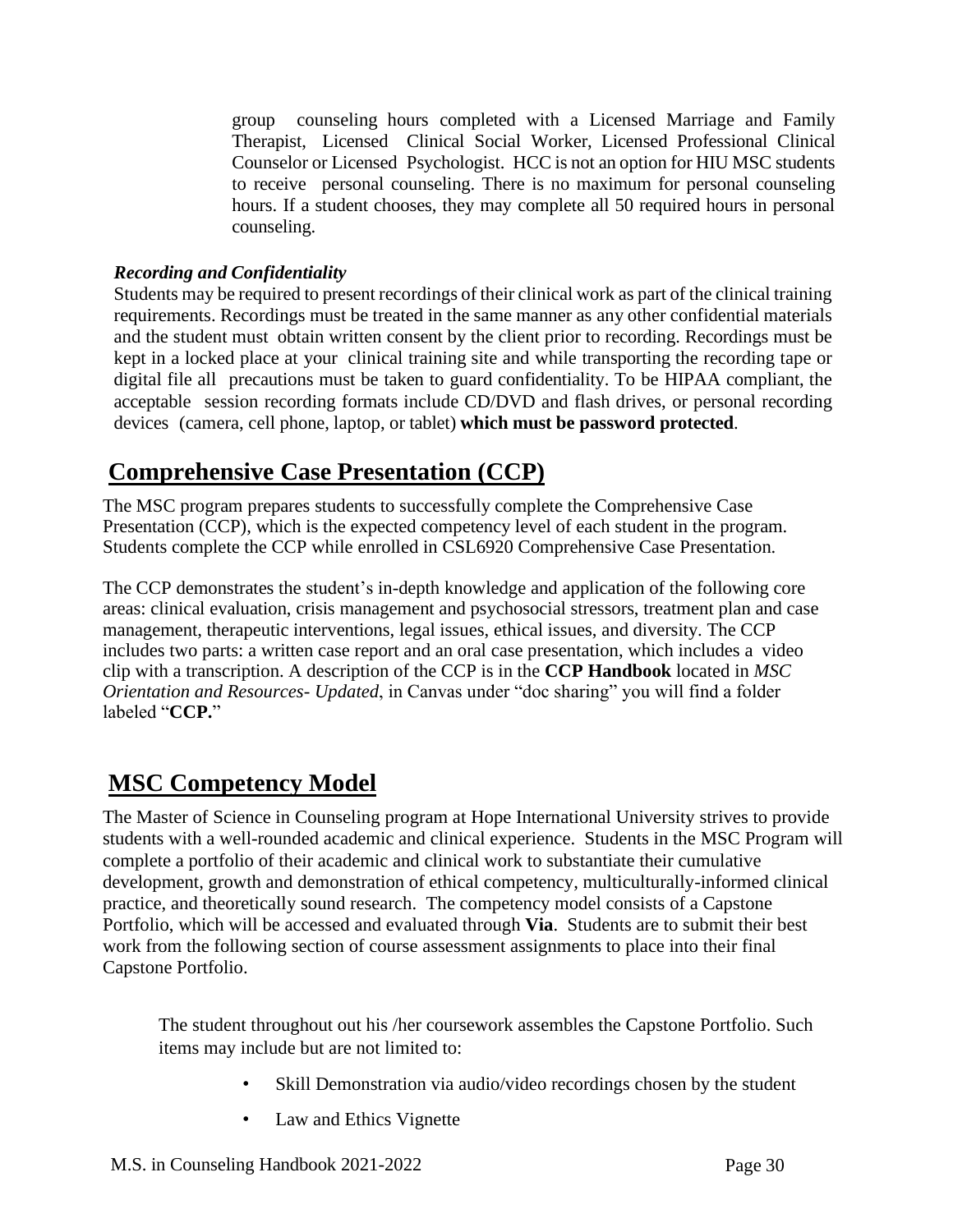- Research Paper on a Special Topic or Population
- Treatment Plans (one with a child, couple, or family and one with an individual)
- Sample Progress Note
- Philosophy of Therapy/Change Paper (faith integration included)
- Client Simulation Evaluations with a Self-Reflection Paper
- Clinical Skill Progression-Clinical Training Supervisor Evaluations with a Self-Reflection Paper
- Cultural Process Paper
- Professional Development Log (indicating clinical and professional development hours)
- Comprehensive Case Presentation

## <span id="page-30-0"></span>**MSC Program Contacts**

**Laura L. Steele, PsyD Dean, College of Psychology and Counseling** 714-879-3901 ext. 1235; Fax: 714-941-9593 Email: [llsteele@hiu.edu](mailto:llsteele@hiu.edu)

**Robin L. Felix, PsyD Chair, Master of Science in Counseling Program** 714-879-3901 ext. 1232; Fax: 714-941-9593 Email: [rlfelix@hiu.edu](mailto:rlfelix@hiu.edu)

**Danielah Germon, MA Academic Coach, Master of Science in Counseling Program** 714-879-3901 ext. 3547; Fax: 888- 509-7497 Email: [dgermon@hiu.edu](mailto:dgermon@hiu.edu)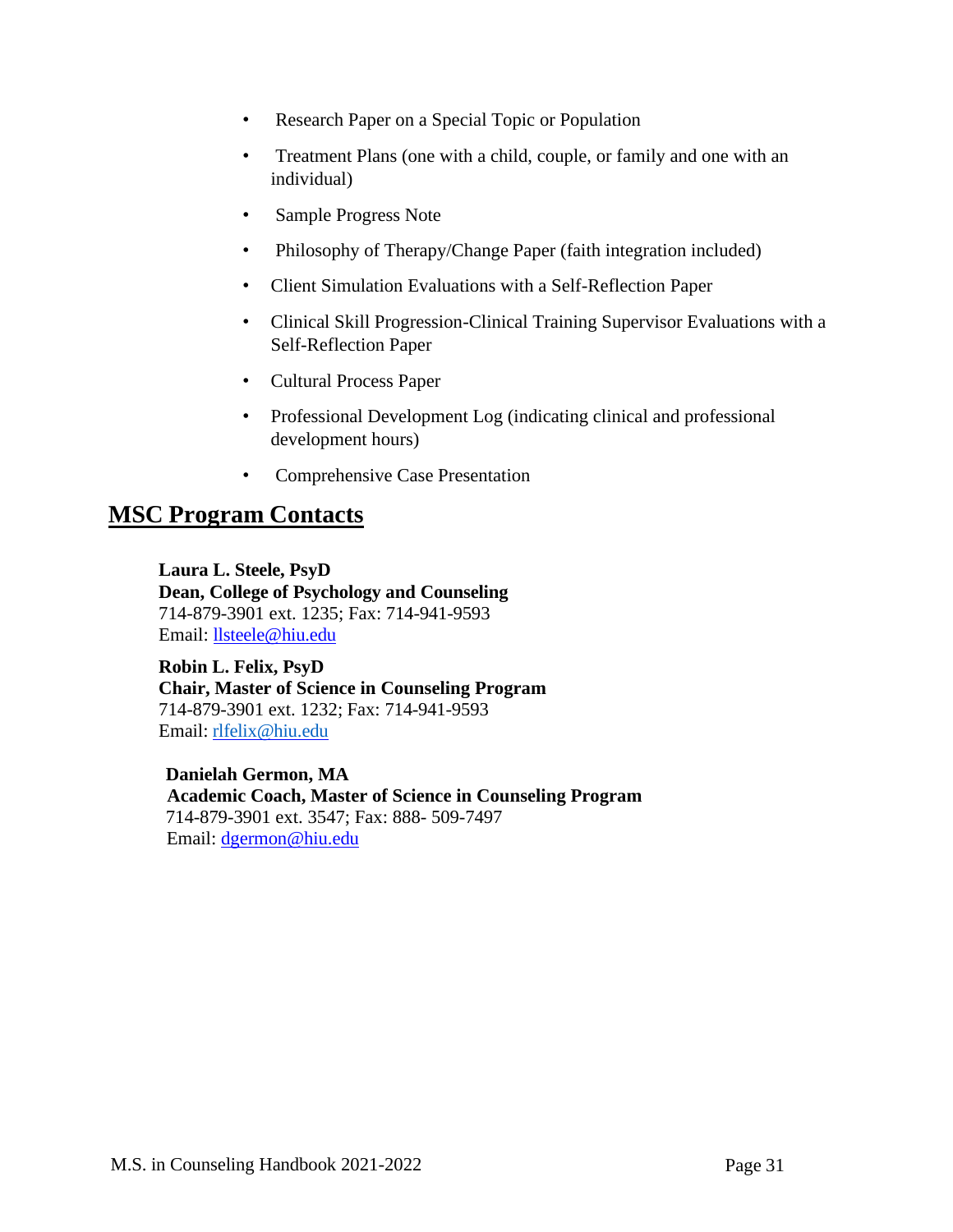## <span id="page-31-0"></span>**MSC Courses**

To be considered for conferral of the Master of Science in Counseling degree, students in the MSC Program must successfully complete all coursework, clinical training hours and professional hours as outlined below. The MSC Program runs year-round as follows: Fall – 16 weeks; Spring 16 weeks; Summer eight to ten weeks (see note following the list of courses below.) The Fall and Spring semesters are each divided into two eight-week modules. Most courses in the program are eight weeks in length; however, some courses may run for ten to 16 weeks (see note following list of courses below.) At the beginning of their program, students will be provided with a graduation plan ("**Grad Plan**") outlining the order in which they must take their classes. **Students are required to follow their Grad Plan.** If the student encounters circumstances which may require an unavoidable change in their Grad Plan the student is responsible for immediately contacting the MSC Academic Coach to have any revisions authorized for their Grad Plan. **\*NOTE: Any deviation from the student's Grad Plan by the student or any authorized change made to the student's Grad Plan may result in extending the student's anticipated graduation date.**

## <span id="page-31-1"></span>*Prerequisites (6 Units)*

| CSL3450 | Abnormal Psychology (3 units)     |
|---------|-----------------------------------|
| CSL4310 | Community Mental Health (3 units) |

## <span id="page-31-2"></span>*Required Courses (61 units)*

| <b>CSL5010</b> | Counseling Theories (3 units)                                        |
|----------------|----------------------------------------------------------------------|
| <b>CSL5110</b> | Human Sexuality (1 unit)                                             |
| <b>CSL5120</b> | Professional Law and Ethics (3units)                                 |
| <b>CSL5130</b> | Research Methodology (3 units)                                       |
| <b>CSL5200</b> | Substance Abuse, Addiction and the Family (3 units)                  |
| $CSL5225*$     | Child Abuse Detection, Intervention and Treatment (credit/no credit) |
| <b>CSL5230</b> | Disaster, Trauma and Abuse Response (2 units)                        |
| <b>CSL5240</b> | Family Violence Detection, Intervention and Treatment (2 units)      |
| <b>CSL5990</b> | Clinical Counseling I (credit/no credit)                             |
| <b>CSL6100</b> | Lifespan Development (3 units)                                       |
| CSL6110        | Interpersonal Communication and Therapeutic Qualities (3 units)      |
| <b>CSL6125</b> | Multicultural Perspectives in Counseling (3 units)                   |
| CSL6130        | Theories of Marriage and Family Therapy (3units)                     |
| CSL6140        | Group Therapy (3 units)                                              |
| <b>CSL6150</b> | Treatment of Children (3 units)                                      |
| <b>CSL6180</b> | Psychopathology (3 units)                                            |
| CSL6195        | Assessment in Counseling (3 units)                                   |
| <b>CSL6300</b> | Treatment of Older Adults (3 units)                                  |
| <b>CSL6350</b> | Treatment of Couples (2 units)                                       |
| <b>CSL6400</b> | Psychopharmacology (3units)                                          |
| <b>CSL6700</b> | Career Counseling and Development (3 units)                          |
| CSL6800*       | Supervised Practicum (3 units)                                       |
| $CSL6850*$     | Internship (2 semesters for a total of 6 units)                      |
| <b>CSL6920</b> | <b>Comprehensive Case Presentation</b>                               |
| CSL6995*       | Clinical Counseling II (credit/no credit)                            |

M.S. in Counseling Handbook 2021-2022 Page 32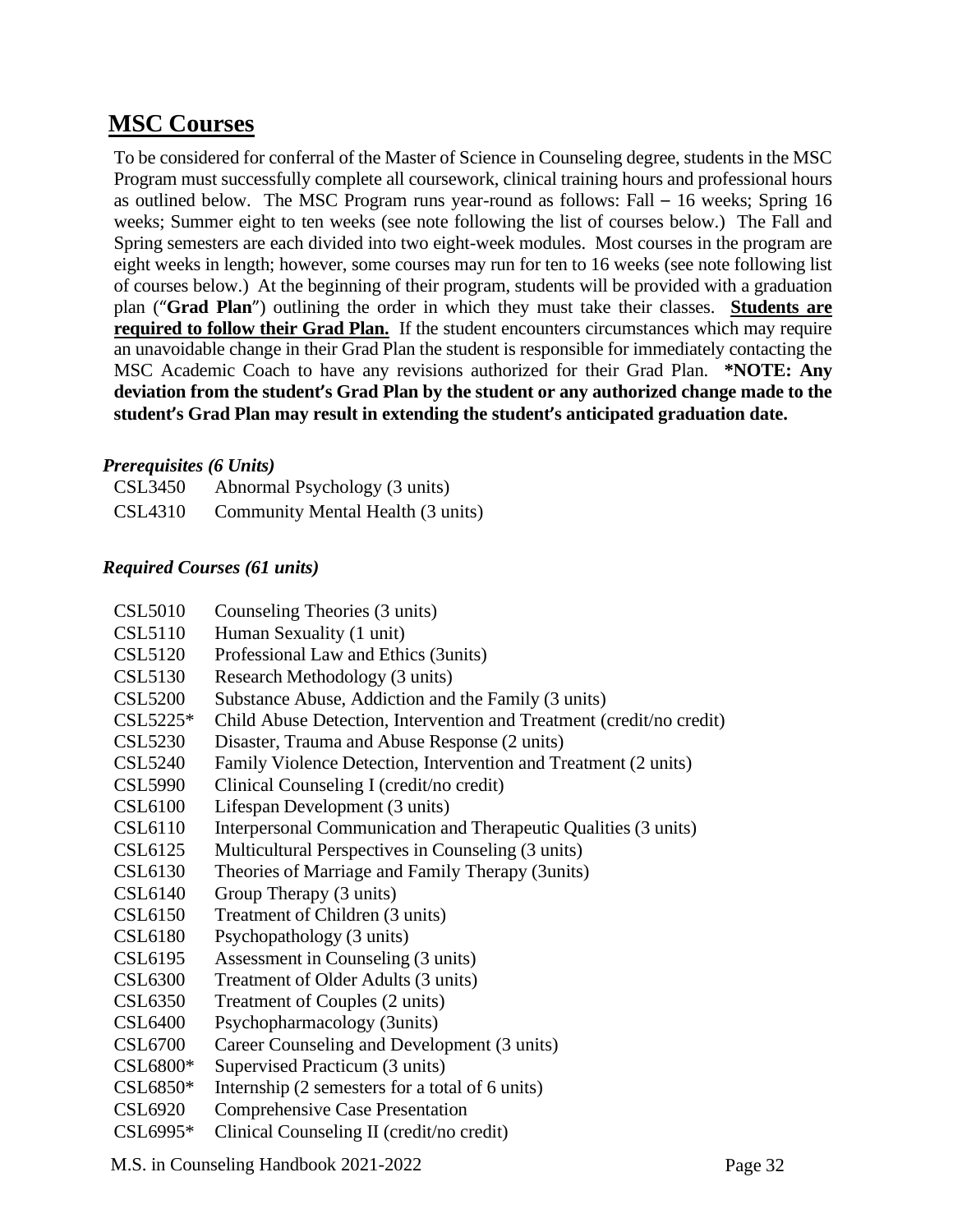\*Note: CSL6800 and CSL6850 run for 16 weeks in the Fall, 16 weeks in the Spring and 10 weeks in the Summer. All other courses run for 8 weeks.

### <span id="page-32-0"></span>*Additional Requirements:*

700 Clinical Training Hours, including a minimum of 300 Direct Client Contact Hours of which 100 must be relational hours. (Students outside of California may be required to complete a higher minimum number of Direct Client Contact Hours.)

50 Professional Development Hours

Students must maintain a GPA of 3.0 or higher throughout their time in the MSC Program.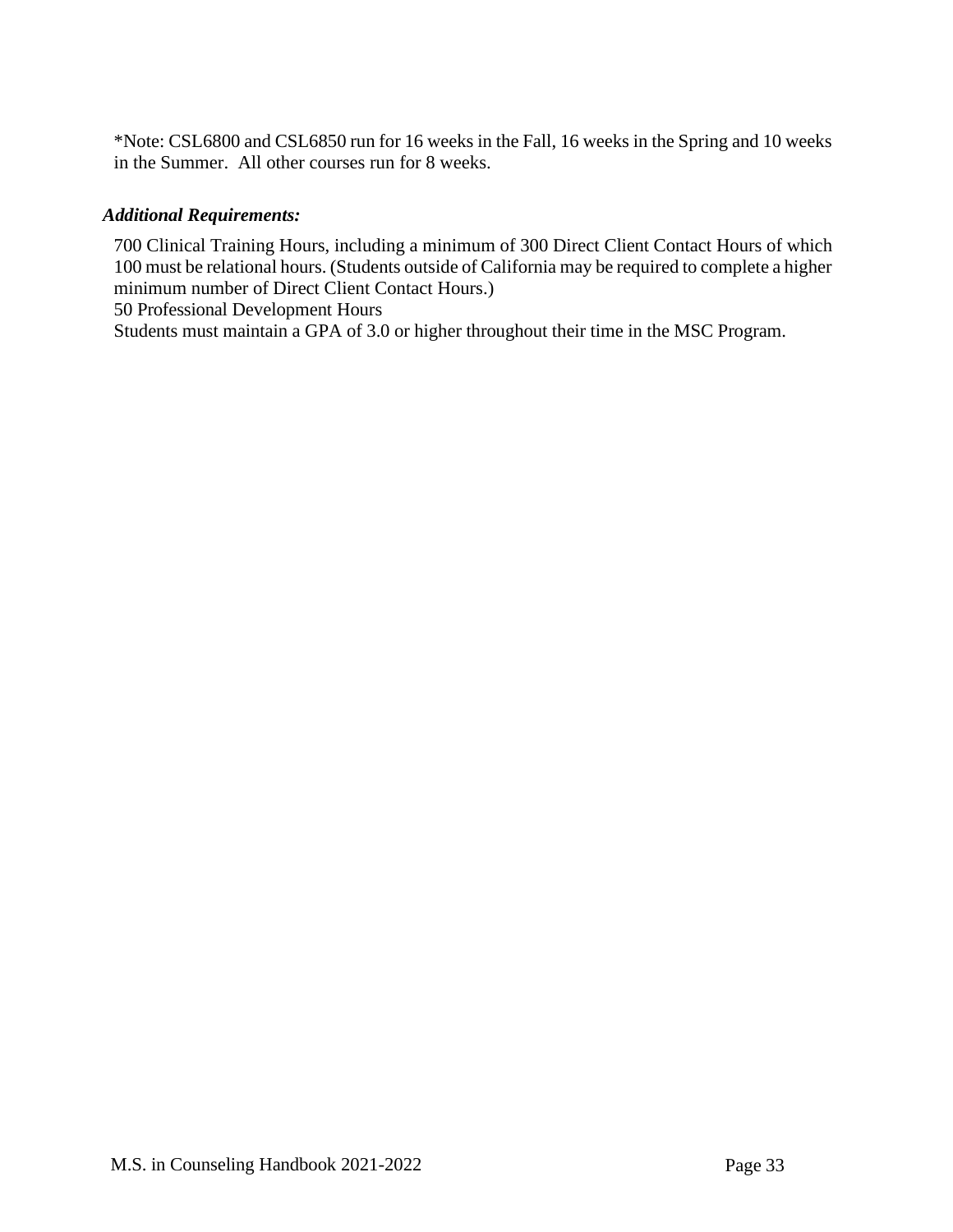### <span id="page-33-0"></span>*Sample Sequencing of Courses for a Two-Year Course of Study*

#### *Fall Semester (Year One)*

- CSL3450 Abnormal Psychology (prerequisite, 3 units)
- CSL5990 Clinical Counseling I (credit/no credit)
- CSL5010 Counseling Theories (3 units)
- CSL6180 Psychopathology (3 units)
- CSL6195 Assessment in Counseling (3 units)
- CSL6100 Lifespan Development (3 units)

#### *Spring Semester*

- CSL4310 Community Mental Health (prerequisite, 3 units)
- CSL6995\* Clinical Counseling II (credit/no credit)
- CSL6110 Interpersonal Communication and Therapeutic Qualities (3 units)
- CSL5230 Disaster, Trauma and Abuse Response (2 units)
- CSL5120 Professional Law and Ethics (3units)
- CSL5225\* Child Abuse Detection, Intervention and Treatment (credit/no credit)
- CSL5240 Family Violence Detection, Intervention and Treatment (2 units)
- CSL6400 Psychopharmacology (3units)

#### *Summer Semester*

- CSL5200 Substance Abuse, Addiction and the Family (3 units)
- CSL6800\* Supervised Practicum (3 units)
- CSL6125 Multicultural Perspectives in Counseling (3 units)

#### *Fall Semester (Year Two)*

- CSL6850\* Internship (3 units)
- CSL5130 Research Methodology (3 units)
- CSL6150 Treatment of Children (3 units)
- CSL6300 Treatment of Older Adults (3 units)

#### *Spring Semester*

- $CSL6850*$  Internship (3 units)
- CSL6700 Career Counseling and Development (3 units)
- CSL6140 Group Therapy (3 units)
- CSL5110 Human Sexuality (1 unit)
- CSL6350 Treatment of Couples (2 units)
- CSL6920 Comprehensive Case Presentation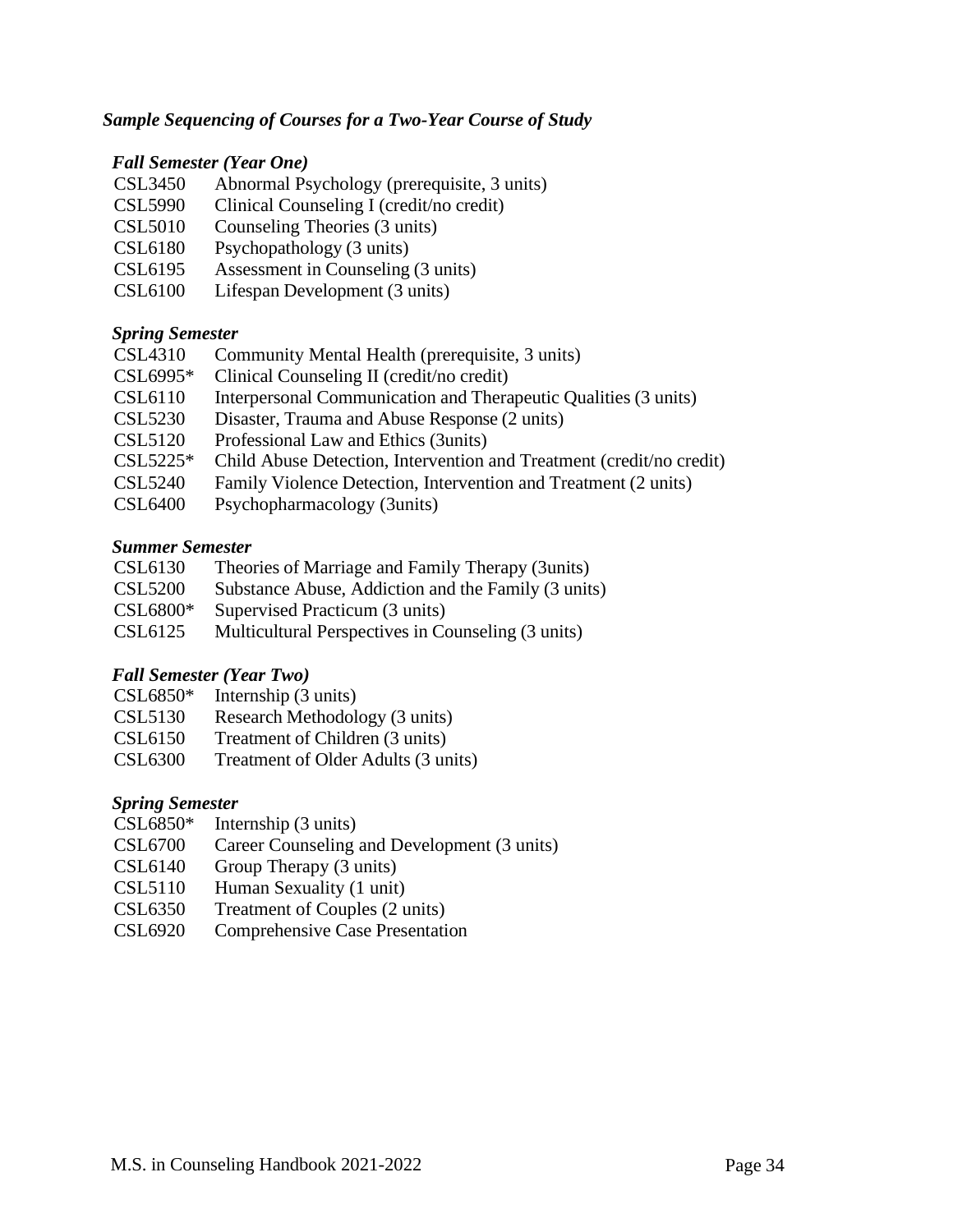# <span id="page-34-0"></span>**Student Demographics**



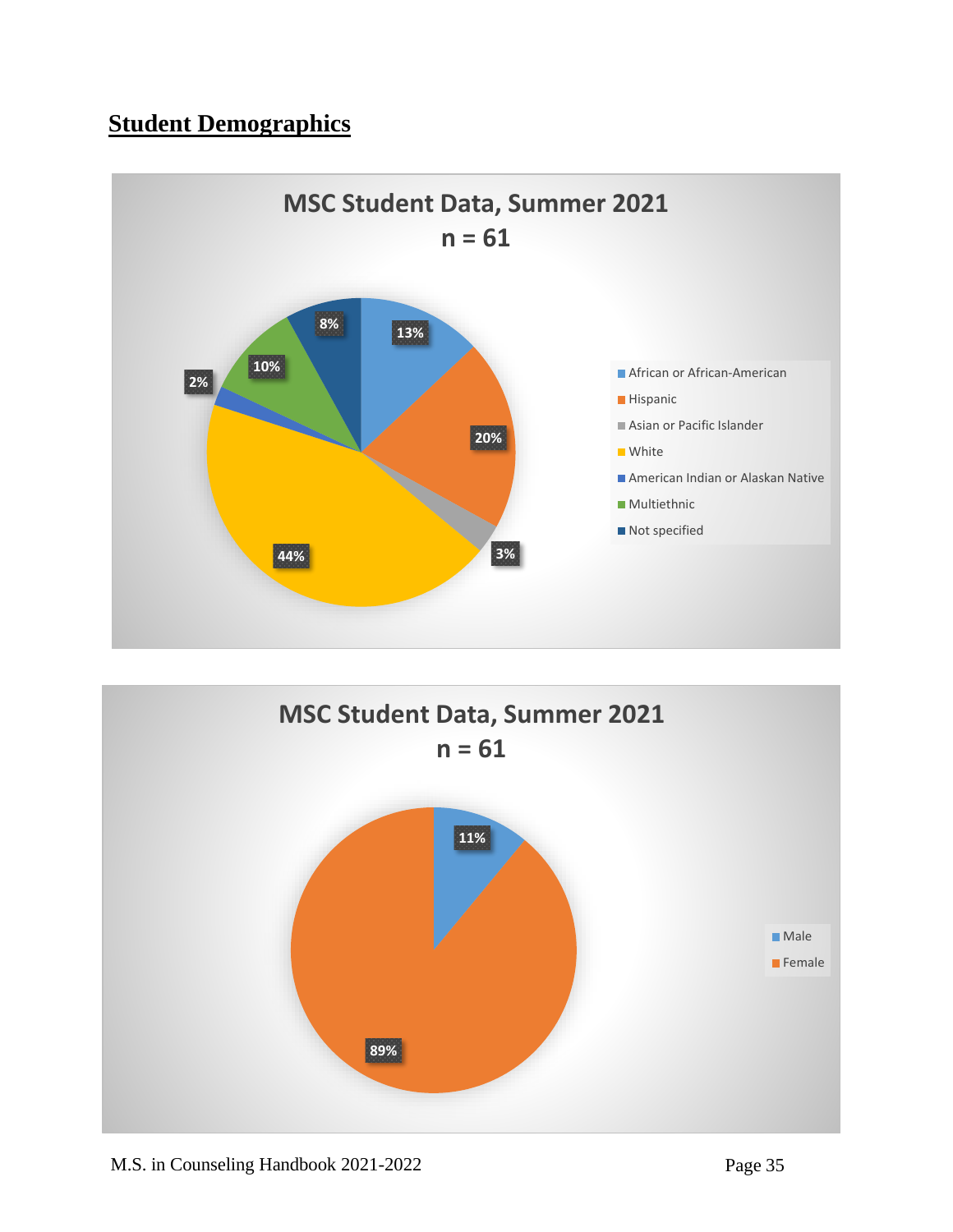# <span id="page-35-0"></span>**Faculty Demographics**



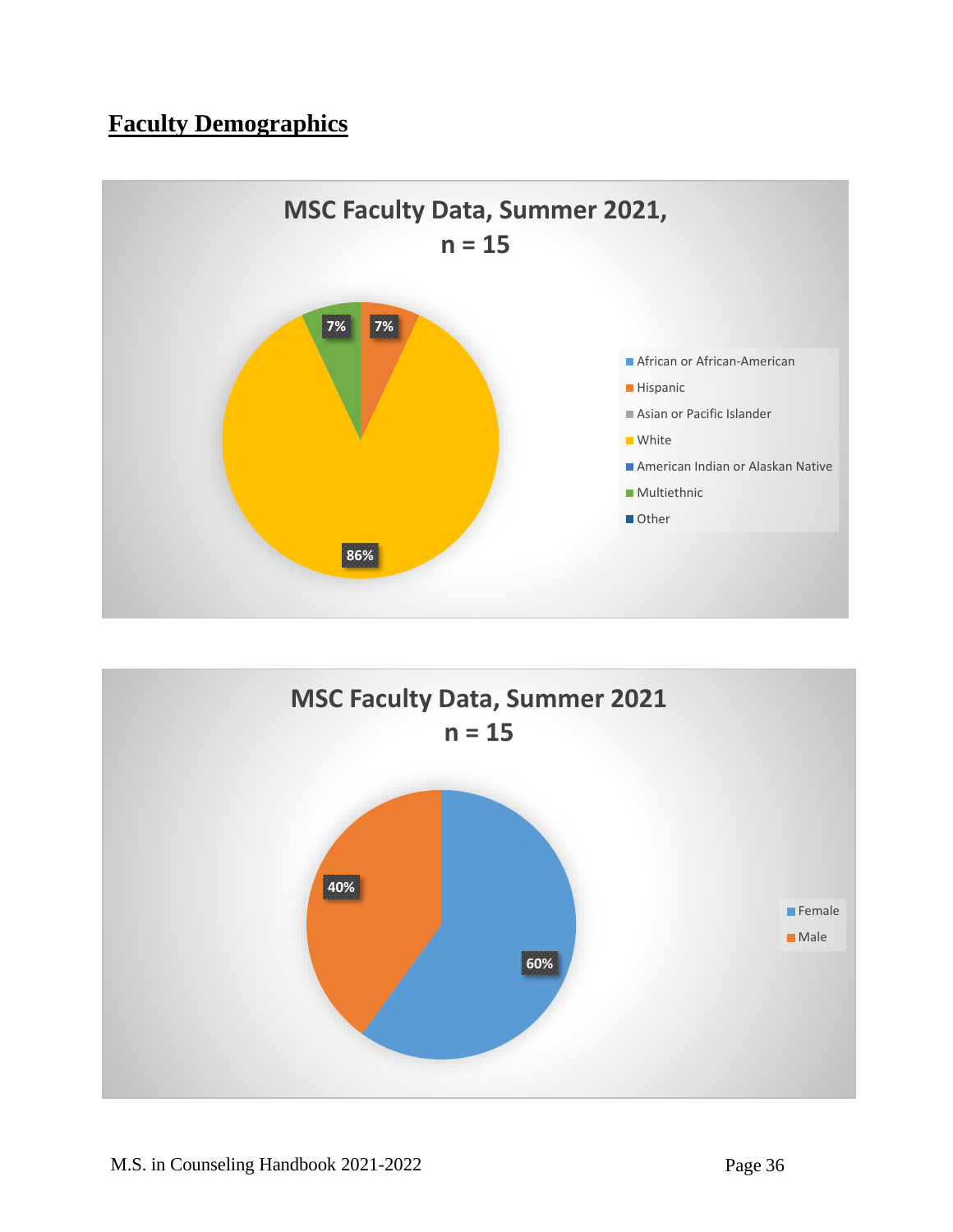# **Supervisor Demographics**